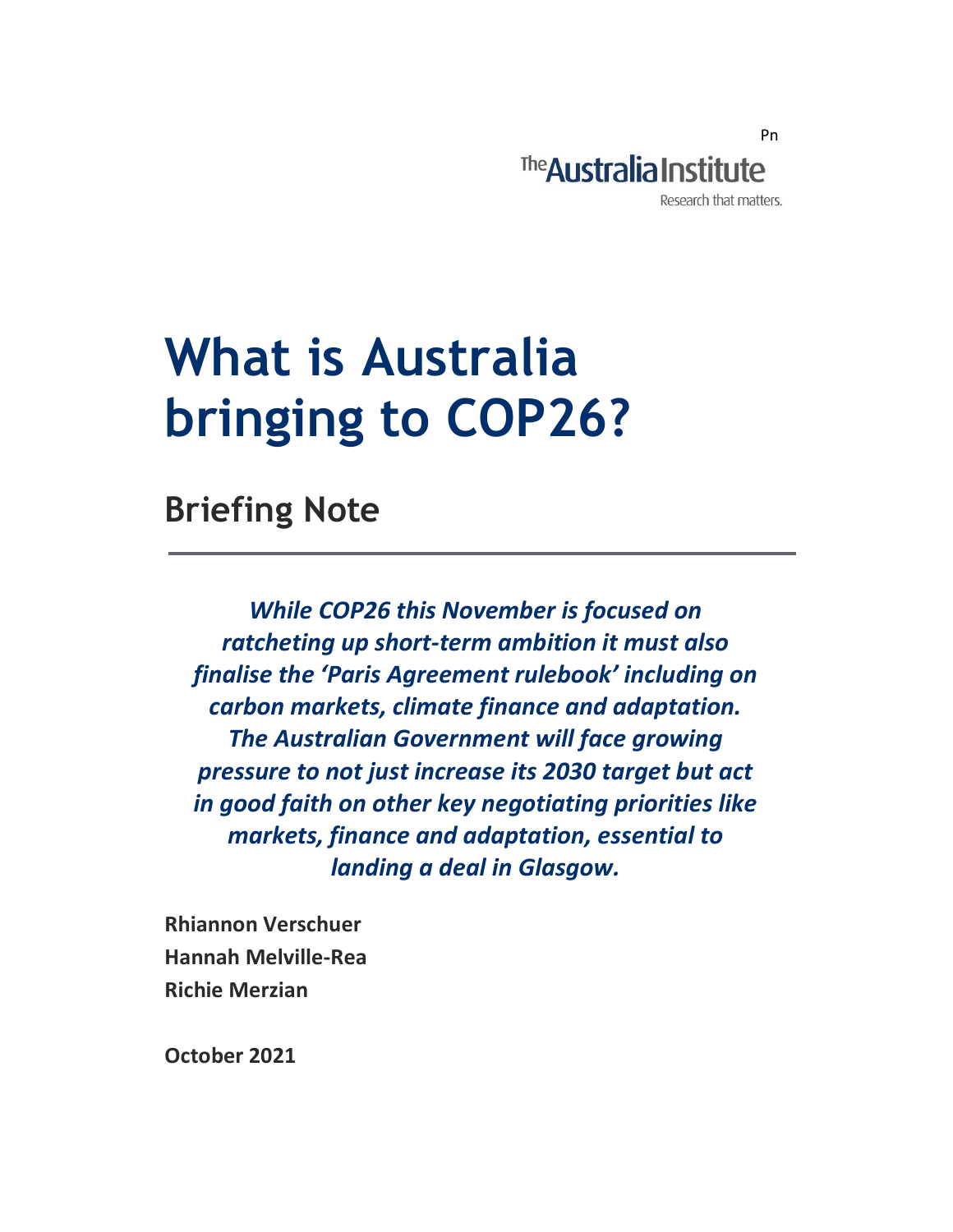### **Contents**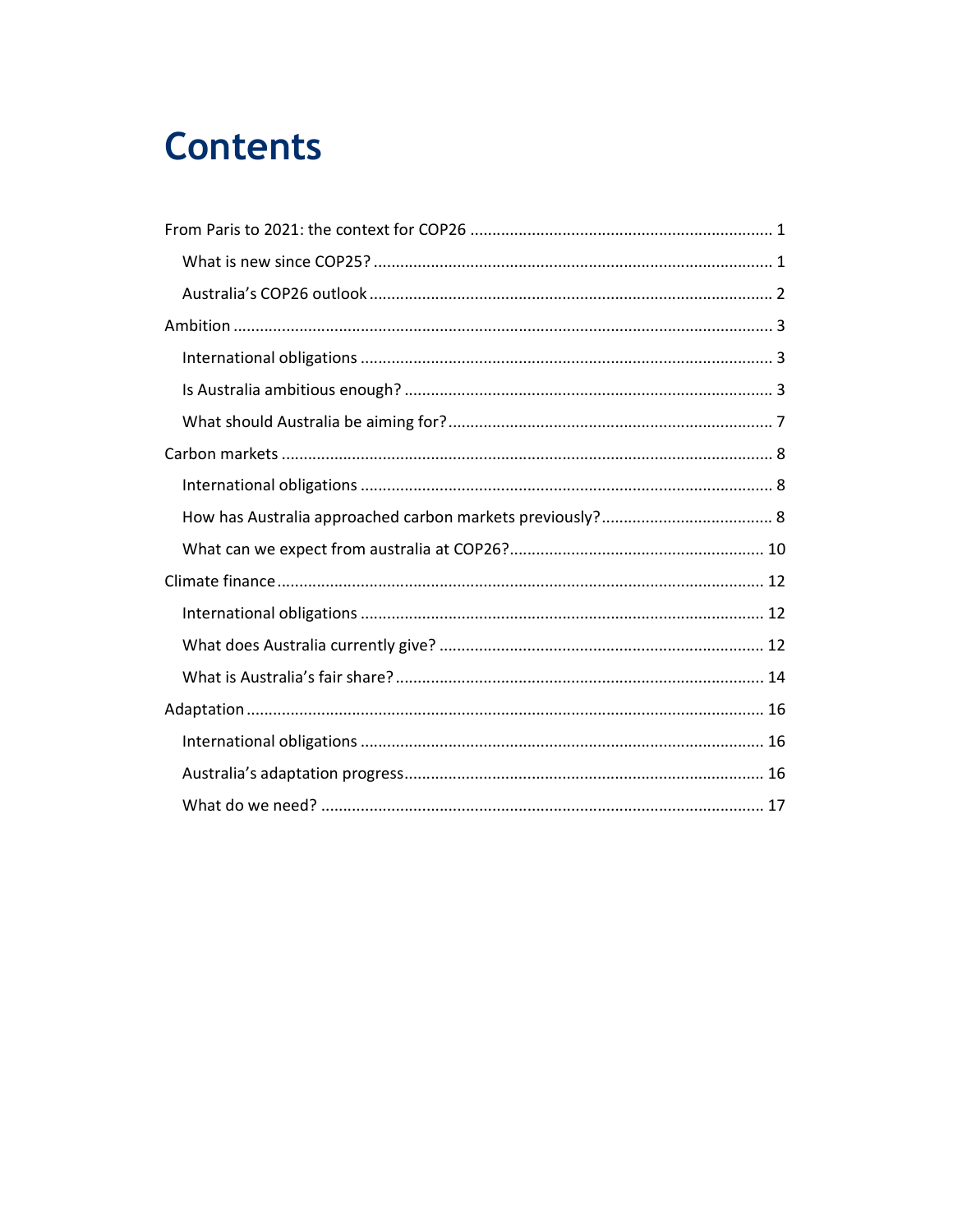## From Paris to 2021: the context for COP26

As the key international forum to progress action on climate change, there is a lot of expectation surrounding the upcoming 26th United Nations Conference of the Parties (COP26). Six years on from the Paris Agreement at COP21 in 2015, with COP26 an extra year delayed due to the Covid-19 pandemic, there is an expectation that Parties will arrive with more ambitious targets, ready to finalise the Paris rulebook. However, there is also a sense of frustration at the failure of past COP negotiations, with concern that certain countries will continue to block ambitious commitments on key issues such as carbon markets, climate finance and adaptation strategy.

The Australian Government is one of the key actors hindering this progress, with a long history of delaying international negotiations.<sup>1</sup> Most recently, during COP25 negotiations over Article 6 on carbon markets, Australia remained steadfast on their entitlement to use carryover carbon credits from the Kyoto Protocol towards the Paris Agreement. This inability to compromise led to Article 6 negotiations being pushed back once again, with many arguing Australia's use of carryover credits is "cheating".<sup>2</sup> It was in part due to lack of agreement on this issue that COP25 was seen as a failure.

As such, COP26 is important on two accounts: to finalise the details necessary to implement the Paris Agreement (called the Paris rulebook) and undertake for the first time a mandated five-year review of Party's Nationally Determined Contributions (NDCs). NDCs are short term targets and all Parties are encouraged to come with increased ambition.

#### WHAT IS NEW SINCE COP25?

This year the Intergovernmental Panel on Climate Change (IPCC) reported for the first time that climate change is 'unequivocally' human induced, with global temperatures likely to exceed 1.5C before 2040.<sup>3</sup> The UN Secretary General Antonio Guterres referred to this as a "code red for humanity",<sup>4</sup> with the IPCC report outlining that only with drastic and immediate cuts to greenhouse gas emissions can we avoid the worst of the projected impacts.

The International Energy Agency also produced a pathway to reach net zero by 2050, which aligned with the Paris Agreement (and limiting global warming to 1.5 degrees) and left no room for new

<sup>&</sup>lt;sup>1</sup> Slezak (2019) Climate talks at COP25 a 'disappointment' as Australia gets special mention,

https://www.abc.net.au/news/2019-12-16/australia-climate-carry-over-credits-slammed-cop25/11793818. <sup>2</sup> Morton (2019) UN climate talks : Australia accused of 'cheating' and thwarting global deal,

https://www.theguardian.com/environment/2019/dec/16/un-climate-talks-australia-accused-of-cheating-and-thwartingglobal-deal

<sup>3</sup> IPCC (2021) Sixth Assessment Report WG1, https://www.ipcc.ch/assessment-report/ar6/

<sup>&</sup>lt;sup>4</sup> UN News (2021) IPCC report : 'Code red' for human driven global heating, warns UN chief, https://news.un.org/en/story/2021/08/1097362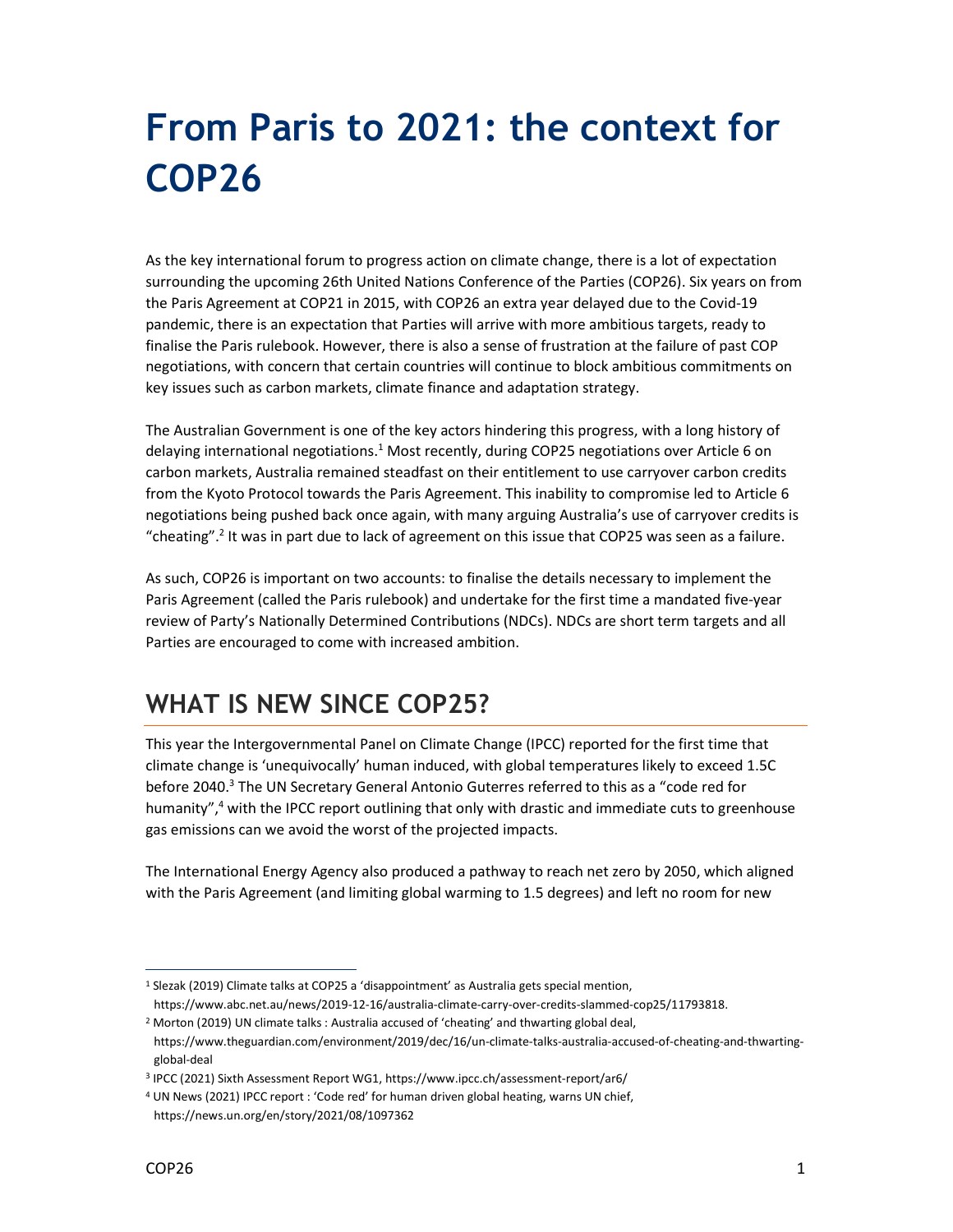fossil fuel developments.<sup>5</sup> These urgent warnings are front of mind in the leadup to COP26, with many nations making more ambitious commitments and calling others out to do more.

In the United States, President Biden's first action in following his inauguration this year was to rejoin the Paris Agreement. The US' updated NDC includes roughly doubling their emissions reduction target to 50-52% from 2005 levels by 2030, with aims for a carbon free power sector by 2035 and net zero overall by no later than 2050.<sup>6</sup> Additionally, on 22 September 2021, Biden announced a doubling of climate finance, with a commitment of USD\$11.4 billion to help countries disproportionately vulnerable to climate impacts. $^7$ 

In the United Kingdom, the home of coal power, the Government has set out a plan to retire coalfired power by 2024.<sup>8</sup> Also this year, China has declared it will no longer support new coal power overseas.<sup>9</sup> In total, more than 130 countries<sup>10</sup> have now set or are considering a net zero goal, including the majority of Australia's key trading partners such as Japan, South Korea and China. What are Australia's plans?

### AUSTRALIA'S COP26 OUTLOOK

There is an expectation that in the face of growing international pressure, the Australian Government will announce a net zero by 2050 target before COP26. However, this long-term target will not be backed by short-term ambition, despite claims the government is 'meeting and beating' its modest target of 26-28% emission cuts by 2030. And short-term ambition is one of four focus areas for COP26.

This Brief outlines Australia's approach to the four key discussions at COP26: ambition and NDCs, carbon markets (Article 6), climate finance and adaptation strategy. Australia won't just be judged on the targets it brings, but its appetite to build and fund the international regime to help all countries mitigate and adapt to climate change.

<sup>&</sup>lt;sup>5</sup> International Energy Agency (2021) Net Zero by 2050: A roadmap for the global energy sector, https://www.iea.org/reports/net-zero-by-2050

<sup>6</sup> The Whitehouse Briefing Room (2021) Fact Sheet, https://www.whitehouse.gov/briefing-room/statementsreleases/2021/04/22/fact-sheet-president-biden-sets-2030-greenhouse-gas-pollution-reduction-target-aimed-atcreating-good-paying-union-jobs-and-securing-u-s-leadership-on-clean-energy-technologies/

<sup>&</sup>lt;sup>7</sup> Milman (2021) Biden vows to double aid to developing countries vulnerable to climate crisis, https://www.theguardian.com/us-news/2021/sep/21/joe-biden-un-general-assembly-climate-aid-developing-countries

<sup>8</sup> UK Department for Business, Energy and Industrial Strategy (2020) https://www.gov.uk/government/news/end-of-coalpower-to-be-brought-forward-in-drive-towards-net-zero

<sup>&</sup>lt;sup>9</sup> Ni (2021) 'Big line in the sand': China promises no new coal-fired projects abroad, https://www.theguardian.com/world/2021/sep/22/china-climate-no-new-coal-fired-power-projects-abroad-xi-jinping

 $10$  United Nations (2021) 'The global coalition for net zero is growing'

https://www.un.org/en/climatechange/net-zero-coalition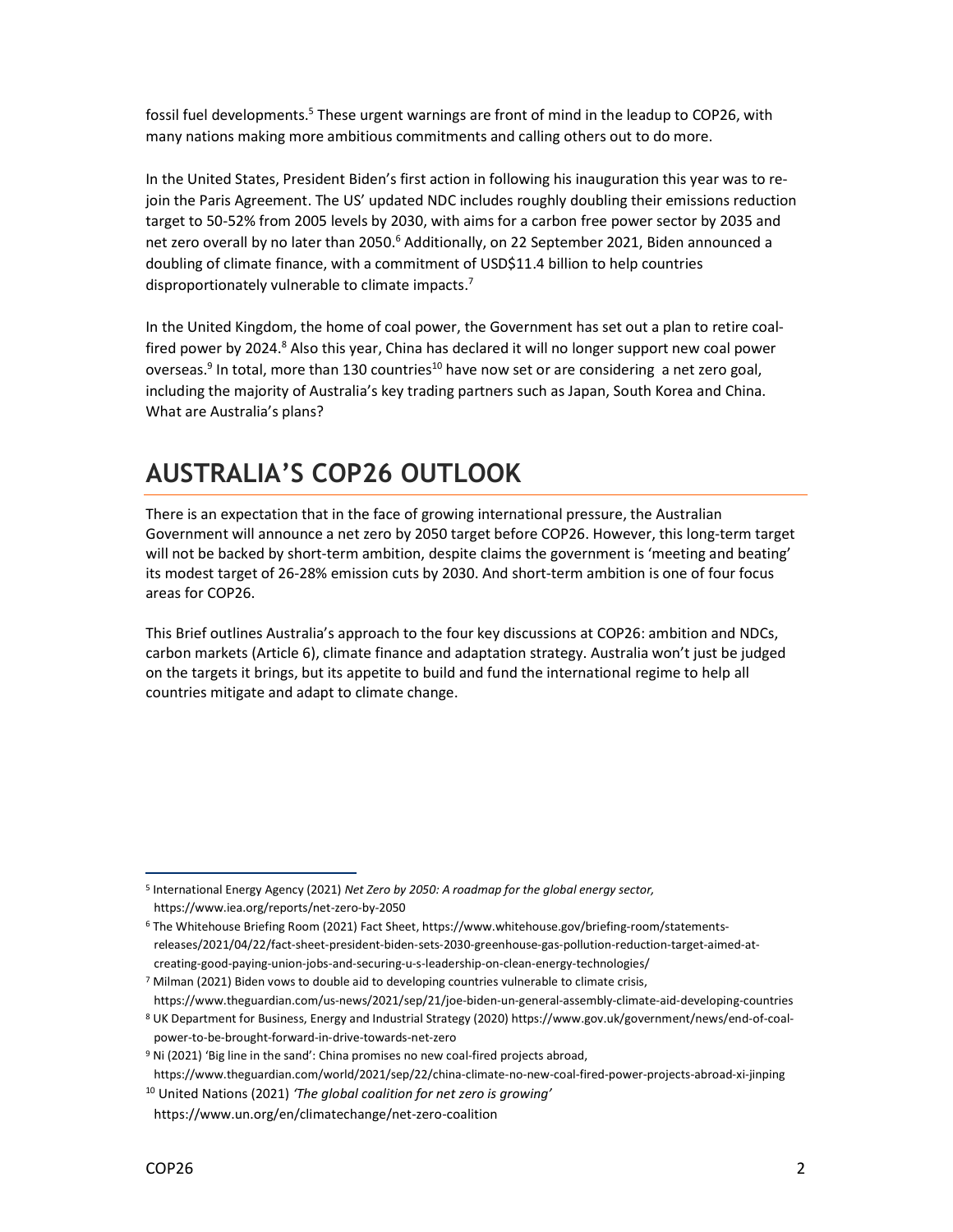## Ambition

### INTERNATIONAL OBLIGATIONS

The Paris Agreement requires ambitious commitments on emissions reduction and mitigation measures to achieve its main goal to limit global warming to well below 2 degrees Celsius (preferably 1.5C) below pre-industrial levels. The mechanism implemented to achieve this goal is Nationally Determined Contributions (NDCs), whereby parties nominate their own targets representing their assessment of their share of climate action. NDCs are intended to be reviewed every five years, with an expectation that they will increase overtime in line with updated climate science. What is referred to as the ratchet mechanism.

Considering recent warnings from the IPCC, COP26 talks in Glasgow are a key opportunity for the global community to lock-in increased action for the next decade. 118 Parties to the Agreement have submitted new NDCs, with a further 47 intended before COP26 at the time of writing.<sup>11</sup> A clear movement is emerging on mid-century net-zero target, with over 130 nations making such commitments.

Australia, conversely, has neither increased its short-term ambition nor set a date for a net zero target.

#### IS AUSTRALIA AMBITIOUS ENOUGH?

Australia's initial NDC was submitted in 2015, with a target to "reduce greenhouse gas emissions by 26 to 28 per cent below 2005 levels by 2030".<sup>12</sup> The updated version submitted in late 2020 is simply a recommunication of the original NDC, going against the spirit and intention of the Paris Agreement.<sup>13</sup>

Underpinning international climate targets are principles of fairness and justice, whereby reduction targets should be determined by the historical contribution of each nation to global emissions.<sup>14</sup> Despite being consistently one of the highest polluters, Australia's target remains modest at best. if everyone adopted a similar level of ambition to Australia, the world would be on track for 4 degrees warming.<sup>15</sup>

<sup>11</sup> Climate Watch (2021) NDC Enhancement Tracker https://www.climatewatchdata.org/2020-ndc-tracker

<sup>&</sup>lt;sup>12</sup>Australian Government (2015) Australia's Intended Nationally Determined Contribution https://www4.unfccc.int/sites/ndcstaging/PublishedDocuments/Australia%20First/Australias%20Intended%20Nationally %20Determined%20Contribution%20to%20a%20new%20Climate%20Change%20Agreement%20- %20August%202015.pdf

<sup>&</sup>lt;sup>13</sup>Australian Government (2020) Australia's Nationally Determined Contribution Communication 2020, https://www4.unfccc.int/sites/ndcstaging/PublishedDocuments/Australia%20First/Australia%20NDC%20recommunicatio n%20FINAL.PDF

<sup>&</sup>lt;sup>14</sup> Turton and Hamilton (2009) Greenhouse gas emissions per capita of annex B parties to the Kyoto Protocol,

https://australiainstitute.org.au/report/greenhouse-gas-emissions-per-capita-of-annex-b-parties-to-the-kyoto-protocol <sup>15</sup> Climate Analytics & New Climate Institute (2021) Climate Action Tracker,

https://climateactiontracker.org/countries/australia/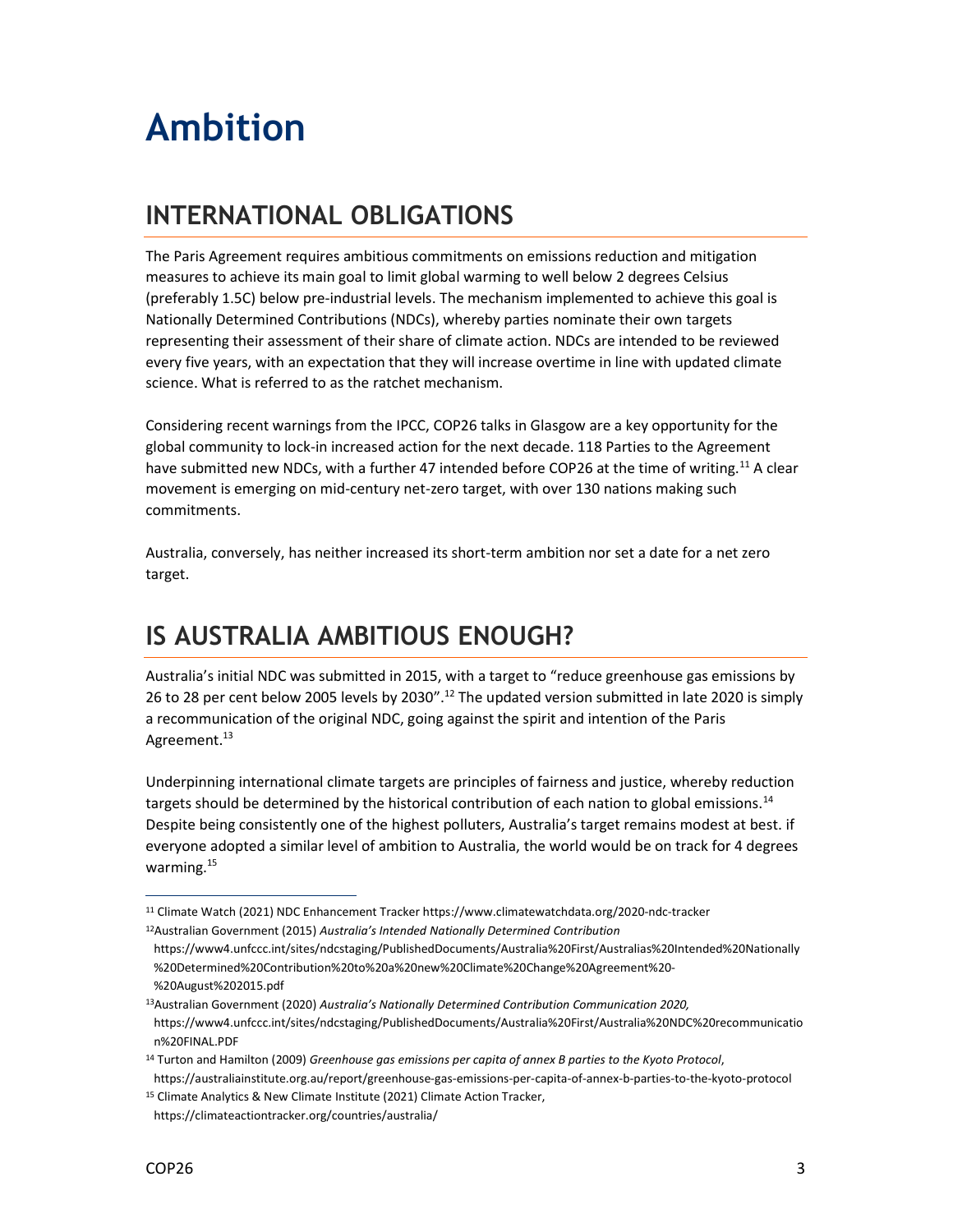To divert criticism, the Government is expected to announce a net zero by 2050 goal alongside their updated Technology Roadmap. This is ultimately part of a larger strategy employed by the Australian Government to signal climate action while without actually taking any tangible action, or making sacrifices when it comes to domestic energy policy.

#### Using creative accounting to meet targets

Central to the Australian Government's climate rhetoric is the claim that "Australia is on track to meet and beat its 2030 target". According to the Government, greenhouse gas emissions are currently at 20.8% below 2005 levels, and as such, Australia is overachieving on its 26-28% reductions by 2030 target.<sup>16</sup>

This claim is misleading and not in the spirit of global climate agreements. While nominally legal, these figures are based off a much higher emissions baseline than other nations, and include accounting of Land Use, Land Use Change and Forestry (LULUCF). As such, these changes have occurred in the absence of good climate policy and are instead largely a result of incidental reductions in land clearing, as well as other incidental impacts like drought and the lockdown response to COVID-19.<sup>17</sup>

The Australian Government is taking credit for changes entirely out of their control. In fact, when land use (comprising LULUCF and agriculture) is removed from pre-pandemic emissions reduction accounting, it becomes evident that Australia's emissions actually increased on 2005 levels, unlike the UK, EU and United States, as shown in Figure 1 below.

Due to a reliance on incidental emissions reductions instead of strong climate policy, Australia's emissions in key sectors continue to rise. As such, despite claiming to be a world leader in meeting climate targets, Australia is well and truly trailing the world in a range of measures. When their emissions reductions and energy transition performance is compared to other comparable OECD economies, Australia ranks consistently at the bottom.<sup>18</sup>

This does not show any signs of changing. The Government continues to prop up fossil fuels with subsidies and tax breaks, to the tune of \$10.3B in the last financial year.<sup>19</sup> There have been three new coal project approvals in the last month, and 20 new mines proposed in NSW alone. The first coal from Queensland's Carmichael mine will leave Australian shores before the end of the year

<sup>&</sup>lt;sup>16</sup> DISER (2021) Australia's emissions continue to fall https://www.minister.industry.gov.au/ministers/taylor/mediareleases/australias-emissions-continue-fall

<sup>&</sup>lt;sup>17</sup> Merzian, Hemming (2021) Banking on Australia's Emissions, https://australiainstitute.org.au/report/banking-onaustralias-emissions/

<sup>&</sup>lt;sup>18</sup> Saddler (2021) Back of the Pack: An assessment of Australia's energy transition, https://australiainstitute.org.au/report/back-of-the-pack/

<sup>&</sup>lt;sup>19</sup> Campbell et al (2021) Fossil fuel subsidies in Australia https://australiainstitute.org.au/post/australian-fossilfuel-subsidies-hit-10-3-billion-in-2020-21/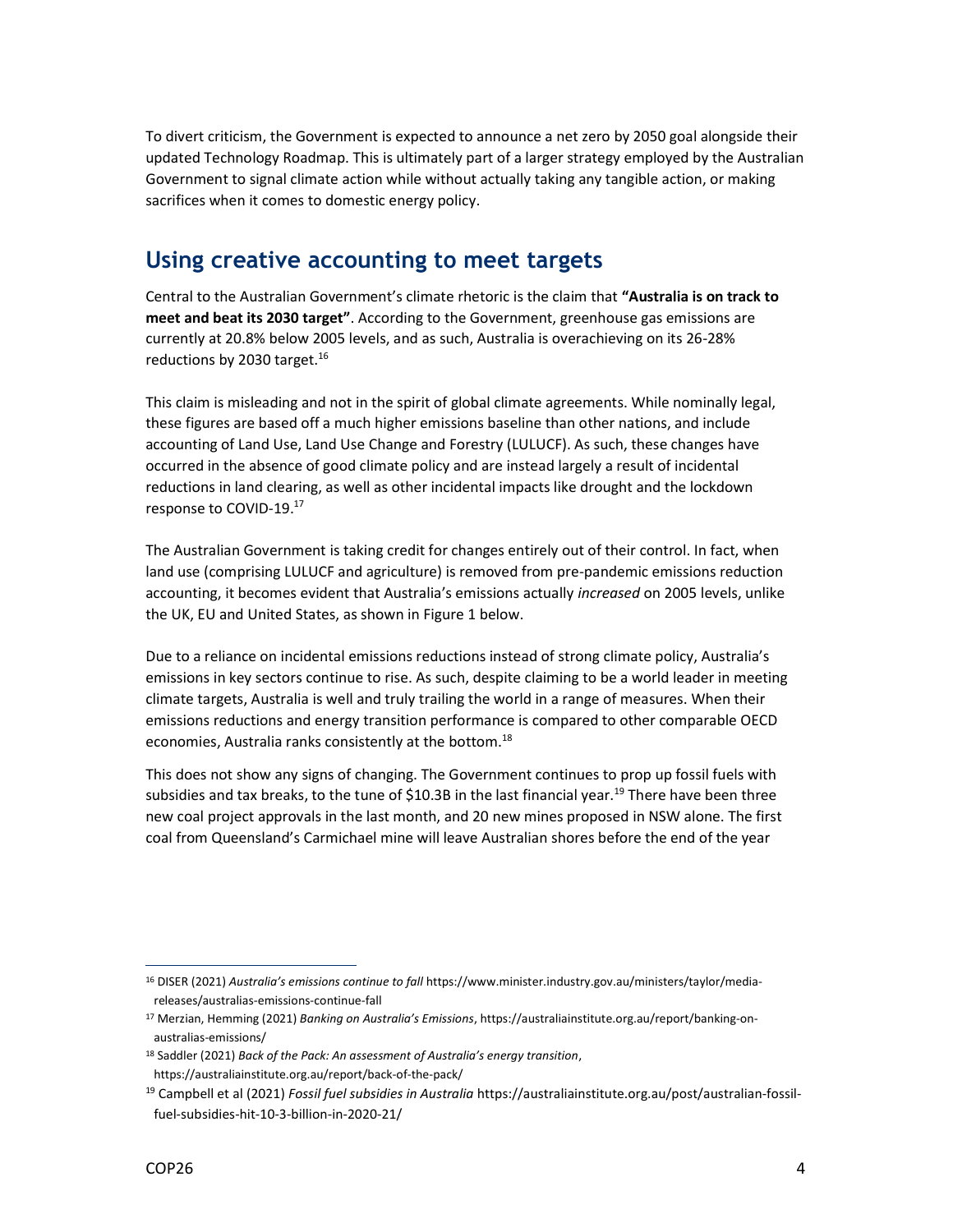according to Adani Australia.<sup>20</sup> The so-called 'gas-fired recovery' is justifying the opening of new gas basins such as the Beetaloo, that could add 100Mt of GHG emissions to the atmosphere.<sup>21</sup>



Figure 1: Change in the net emissions of major developed economies relative to 2005 (excluding LULUCF and Agriculture)

Source: United Nations Framework Convention on Climate Change (2021) Time Series - Annex I, https://di.unfccc.int/time\_series

#### Expansion of fossil fuels

A Government encouraging rapid expansion of coal and gas is not one with the political will to deliver on net zero by 2050. As such, any such target is a fraud.

Rather than creating a plan to move away a fossil fuelled economy, the government has employed a "technology not taxes" approach that inevitably further extends the life of fossil fuels in the economy. Through the Technology Investment Roadmap, the Australian Government will invest in 'low-emissions technologies' in order to meet reductions targets.

<sup>&</sup>lt;sup>20</sup> Ker (2021) Adani within months of first coal exports https://www.afr.com/companies/mining/adani-withinmonths-of-first-coal-exports-20210924-p58ukr

<sup>21</sup> Verschuer (2021) Government not on track for net zero by 2050, https://australiainstitute.org.au/report/governmentnot-on-track-for-net-zero-by-2050/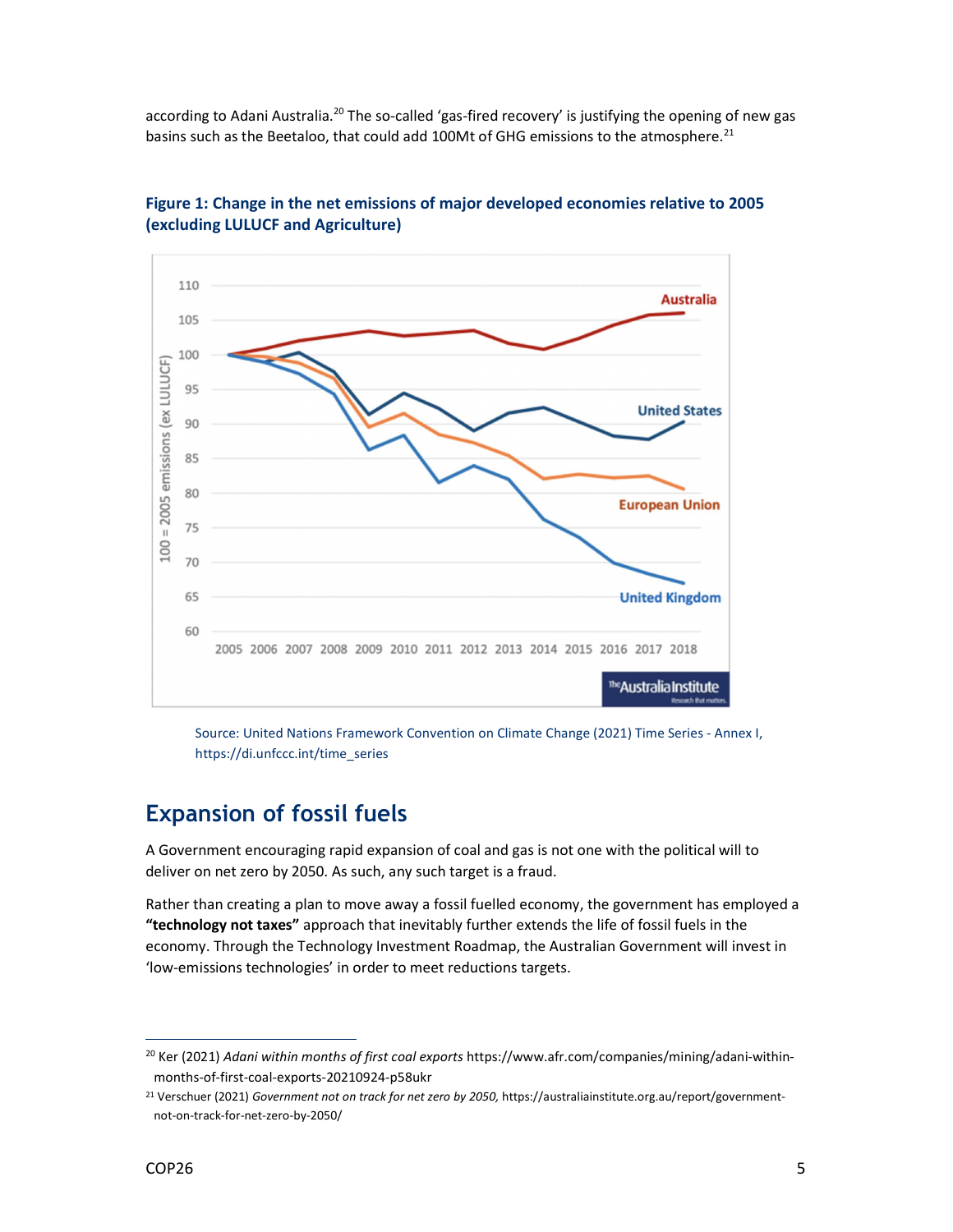This Roadmap is concerning for a number of reasons. Not only is it essentially the only climate policy Australia is bringing to COP26, but it is a slow and ineffective way to reduce emissions, ultimately revealing it as another tactic to delay the retirement of fossil fuels in the Australian economy.

The Government has allocated "at least \$18 billion" to five priority low-emissions technologies that it intends to spend over the decade 2020-2030.<sup>22</sup> Of the five priorities, the two main focuses are "clean hydrogen" and carbon capture and storage (CCS).

The Australian Government has spent \$4 billion in recent decades on CCS, with an extra \$250 million announced in early October 2021, and yet there is almost nothing to show for this enormous amount of money. There is only one commercially operational CCS project in Australia, Chevron's Gorgon, which has failed to meet any of its sequestration targets. It has sequestered only 1.7% of emissions (Scope 1, 2 and 3) over the past 5 years, despite being approved on the condition of its emissions sequestration.<sup>23</sup>

What is most concerning regarding CCS though, is that Department of Energy officials acknowledged they do not expect any emissions reductions from CCS between now and 2040.<sup>24</sup> The federal government also recently approved a method that would allow fossil fuel companies to receive carbon credits for using CCS.<sup>25</sup>

CCS is also intended to be used to produce "clean hydrogen". The Australian Government's definition of "clean" hydrogen includes hydrogen produced from coal or gas (blue hydrogen), with the resulting emissions theoretically captured and stored. However, blue hydrogen is not clean, and has in fact been shown to be more emissions intensive than just burning the fossil fuels directly in the first place.<sup>26</sup> Promoting blue hydrogen as a low-emissions technology further justifies the opening of new gas basins under their 'gas-fired recovery'.

#### Laggard pretending to be a leader

While the Government claims to be a leader on climate change, the reality is that Australia has consistently been one the highest emitters per capita globally, shown by Australia Institute research from 1994 onwards.<sup>2728</sup> Instead of reducing emissions, the Government is relying on misleading

<sup>23</sup> Ogge (2021) Submission on the proposed methodology determination for Carbon Capture and Storage

 $22$  The \$18B is made up of pre-existing funding for the Clean Energy Finance Corporation (CEFC - \$13B), the Australian Renewable Energy Agency (ARENA - \$1.4B), the Emissions Reduction Fund (ERF - \$2.9B) and funding for CSIRO, Cooperative Research Centres (CRCs) and the Australian Research Council (ARC) (\$1B combined).

https://consult.industry.gov.au/carbon-capture-and-storage-method/submissions/view/sbm1a9d21665300f0afa8e9d <sup>24</sup> Commonwealth of Australia (2020) Official Committee Hansard: Senate Environment and Communications Legislation Committee Estimates, Tuesday, 20 October 2020,

https://parlinfo.aph.gov.au/parlInfo/download/committees/estimate/f5a251e5-48d3-4283-b5a2-

<sup>530558521771/</sup>toc\_pdf/Environment%20and%20Communications%20Legislation%20Committee\_2020\_10\_20\_8212\_Offi cial.pdf;fileType=application%2Fpdf, p. 66.

<sup>25</sup> DISER (2021) New ERF method and 2022 priorities announced,

https://www.minister.industry.gov.au/ministers/taylor/media-releases/new-erf-method-and-2022-priorities-announced

<sup>26</sup> Howarth and Jacobson (2021) 'How green is blue hydrogen?' Journal of Energy Science & Engineering 9(10):1676-1687 <sup>27</sup> Hamilton (1994) Comparison of emission sources and emissions trends among OECD countries

https://australiainstitute.org.au/report/comparison-of-emission-sources-and-emission-trends-among-oecd-countries/ <sup>28</sup> Turton and Hamilton (2009) Greenhouse gas emissions per capita of Annex B Parties to the Kyoto Protocol,

https://australiainstitute.org.au/report/greenhouse-gas-emissions-per-capita-of-annex-b-parties-to-the-kyoto-protocol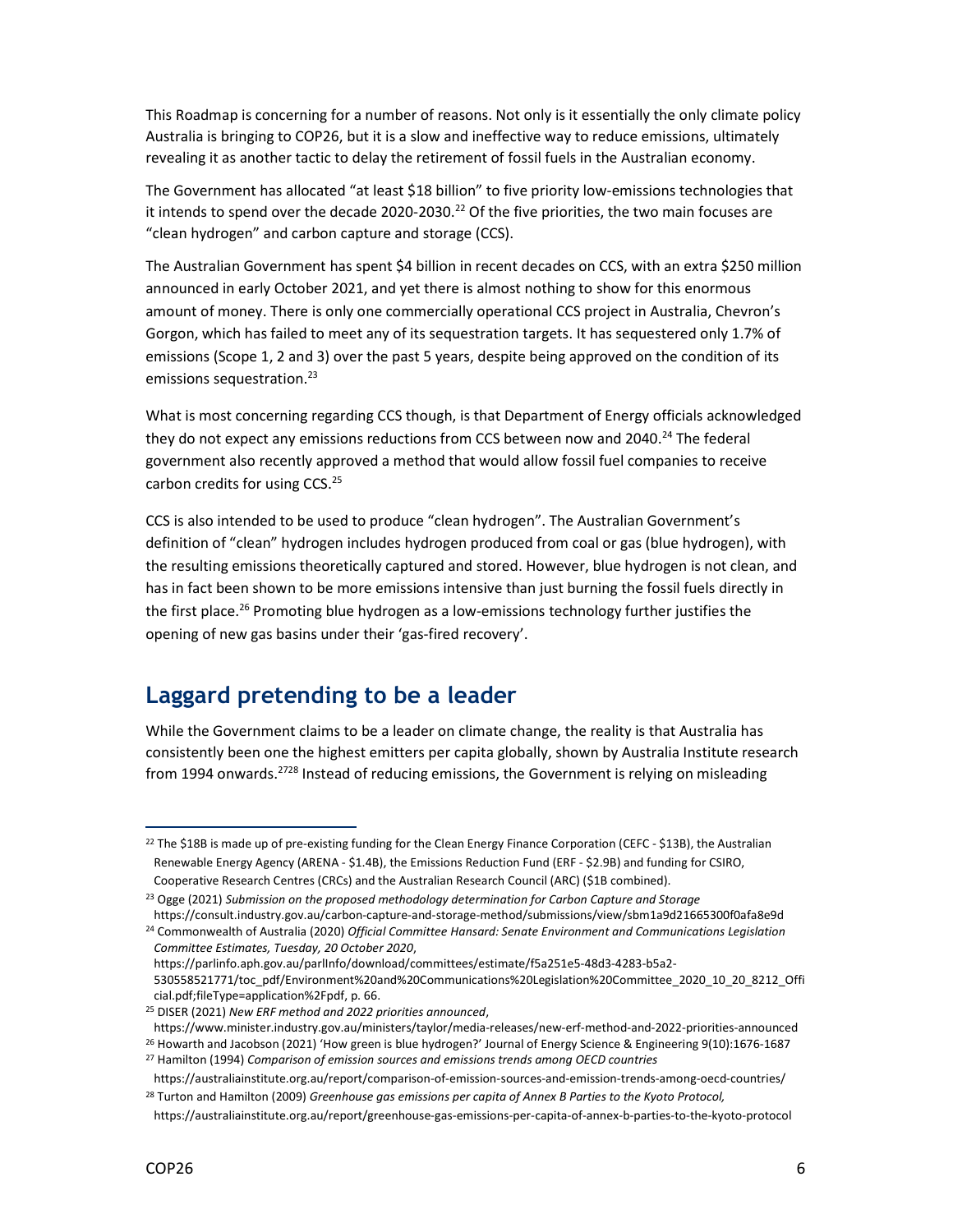tactics and spin to avoid action and to maintain the relevance of fossil fuels to the Australian economy.

Current policy makes no sense for climate, the economy or diplomacy. Instead, these decisions serve only the interests of the two major parties and their politicians, who are inextricably intertwined with the fossil fuel industry through jobs, donations and lobbying.<sup>29</sup>

Acting under the influence of the fossil fuel industry is setting us up for failure when the world inevitably transitions. Creative accounting and spin tactics will not get Australia to net zero, and others are beginning to see through the façade. Nations such as the UK, US and Pacific Island neighbours have called Australia out by name to do more, and the pressure is rising in the leadup to COP26.

#### WHAT SHOULD AUSTRALIA BE AIMING FOR?

To contribute its fair share to the global goal of urgently and drastically cutting emissions this decade, and to avoid irreversible impacts of climate change, Australia must take more ambitious action.

It remains to be seen whether Australia will make any real additional commitments before COP26. What is evident though, is that it is not enough to simply announce a target of net zero by 2050 without increasing mid-term emissions reductions ambition. It is increasingly clear that current government policies, particularly the continued expansion of coal and gas, are entirely incongruent with, and even directly oppose a net zero by 2050 target.

For Australia to remain within its remaining '2°' carbon budget, it would need to reduce emissions by 50% on 2005 levels by 2030, reaching net zero emissions by 2045. To remain within the remaining '1.5°' carbon budget, the targets would need to be 74% below 2005 levels by 2030 and net zero emissions by 2035.<sup>30</sup>

The Coalition's rolling deliberation on net zero by 2050 comes as a new report by ClimateWorks Australia found promised state and territory action had set de facto national targets for 2030 equivalent to a 37-42% emissions cut, 55% of electricity coming from renewable energy and at least 30% of new cars sold being electric.<sup>31</sup> The Federal Government is debating a target that is out of date, while everyone else, even its own sub-national jurisdictions, is pushing ahead with more ambitious action.

<sup>29</sup> Australia Institute (2021) https://www.youtube.com/watch?v=KmtkHyhnFjE&t=14s

<sup>30</sup>Climate Targets Panel (2021) Shifting the Burden: Australia's Emissions Reduction Tasks over Coming Decades https://www.climatecollege.unimelb.edu.au/files/site1/docs/%5Bmi7%3Ami7uid%5D/Climate%20Targets%20Panel%20R eport%20-%20March%202021.pdf

<sup>31</sup> Cleary and Graham (2021) State and territory climate action: Leading policies and programs in Australia, https://www.climateworksaustralia.org/resource/state-and-territory-climate-action-leading-policies-and-programs-inaustralia/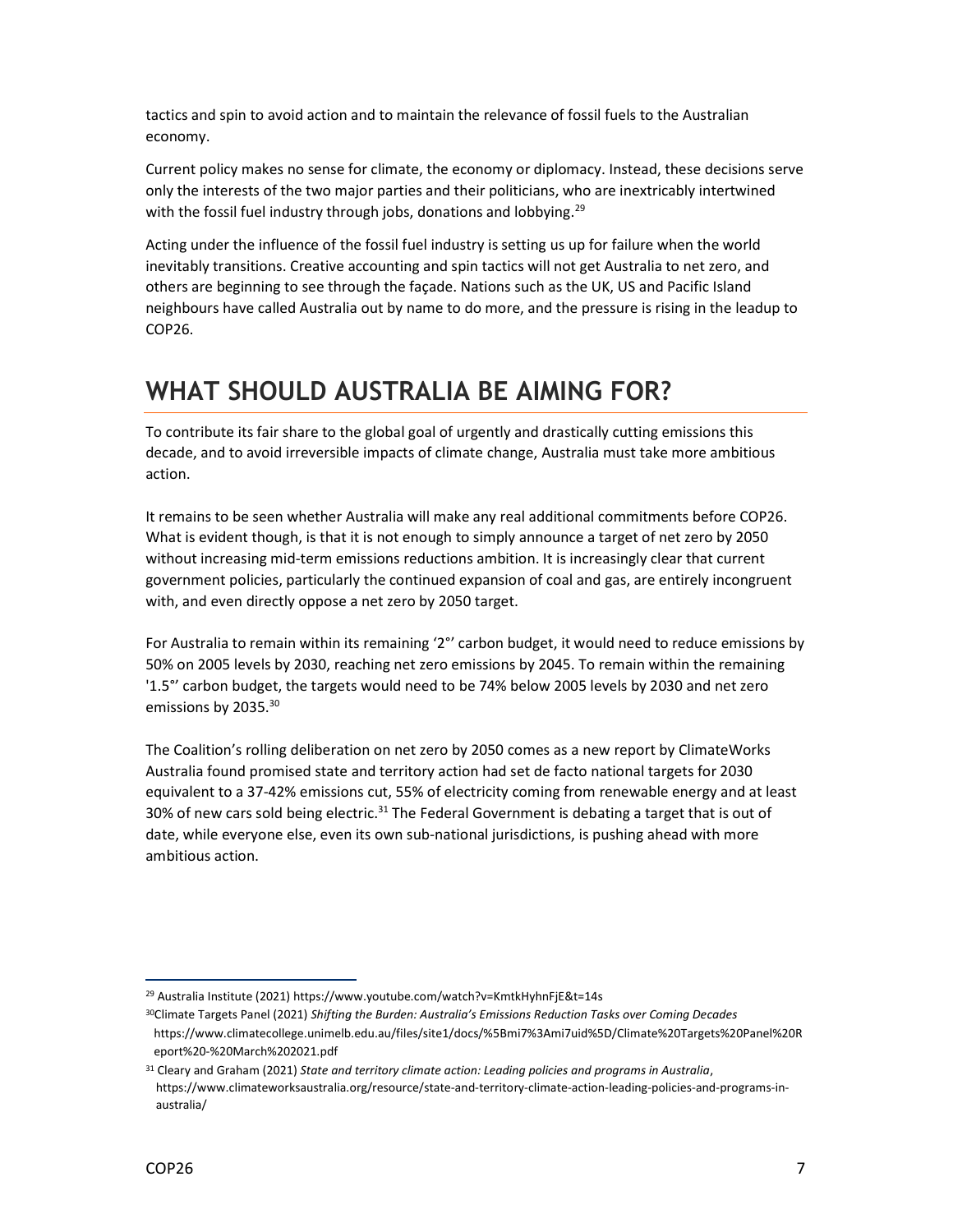### Carbon markets

### INTERNATIONAL OBLIGATIONS

Negotiations over Article 6 of the Paris Agreement, regarding the use of international carbon markets, have been ongoing for many years. As the last item of the Paris 'rulebook' to be resolved, their potential to make or break the Paris Agreement is why they are so contentious. With parties unable to come to a consensus, COP26 should be the circuit breaker to land on the framework for a new international carbon market.

Carbon markets would allow countries that are struggling to meet their NDCs to purchase emissions reductions from nations that are over-achieving on their NDCs – a win-win for both countries. Under Article 6, a mechanism would be created for the trading of emissions reductions anywhere in the world, for both the private and public sector. $32$ 

However, international carbon markets are technical and complex, and the rules must be framed carefully.

If designed well, they will not only facilitate emissions reductions but could have cost-saving benefits and attract private finance.<sup>33</sup> Conversely, without careful framing and unanimous ambition, the rules could work to weaken NDCs, and inhibit rather than facilitate the achievement of the Paris goals on emissions reduction. Some key issues of concern in the negotiations include 'double-counting', overall mitigation and carryover of pre-2020 Kyoto Protocol units.

### HOW HAS AUSTRALIA APPROACHED CARBON MARKETS PREVIOUSLY?

Australia has been a key player in carbon market discussions, most notably around the issue of "carryover credits" from the Kyoto Protocol. By exceeding its Kyoto target by what Minister Angus Taylor estimates at up to 430 million tonnes, $34$  at past negotiations the Australian Government claimed its entitlement to carryover these "surplus" credits it accrued.

If permitted to use these credits towards the Paris Agreement, originally in 2019 this would have reduced the actual emissions reduction Australia is required to undertake to meet its modest 2030 NDC by almost half.<sup>35</sup> With updated projections in 2020, the emission reduction task for Australia was even smaller meaning the carryover credits could meet the entire effort required under the NDC.

<sup>32</sup> Article 6.4 Paris Agreement

<sup>33</sup> IETA (2019) The Economic Potential of Article 6 of the Paris Agreement and Implementation Challenges,

https://www.ieta.org/resources/International\_WG/Article6/CLPC\_A6%20report\_no%20crops.pdf <sup>34</sup> DISER (2020) Australia beats 2020 emissions reduction target,

https://www.minister.industry.gov.au/ministers/taylor/media-releases/australia-beats-2020-emissions-reduction-target <sup>35</sup> Merzian (2019) Taking way too much credit, https://australiainstitute.org.au/report/taking-way-too-much-credit/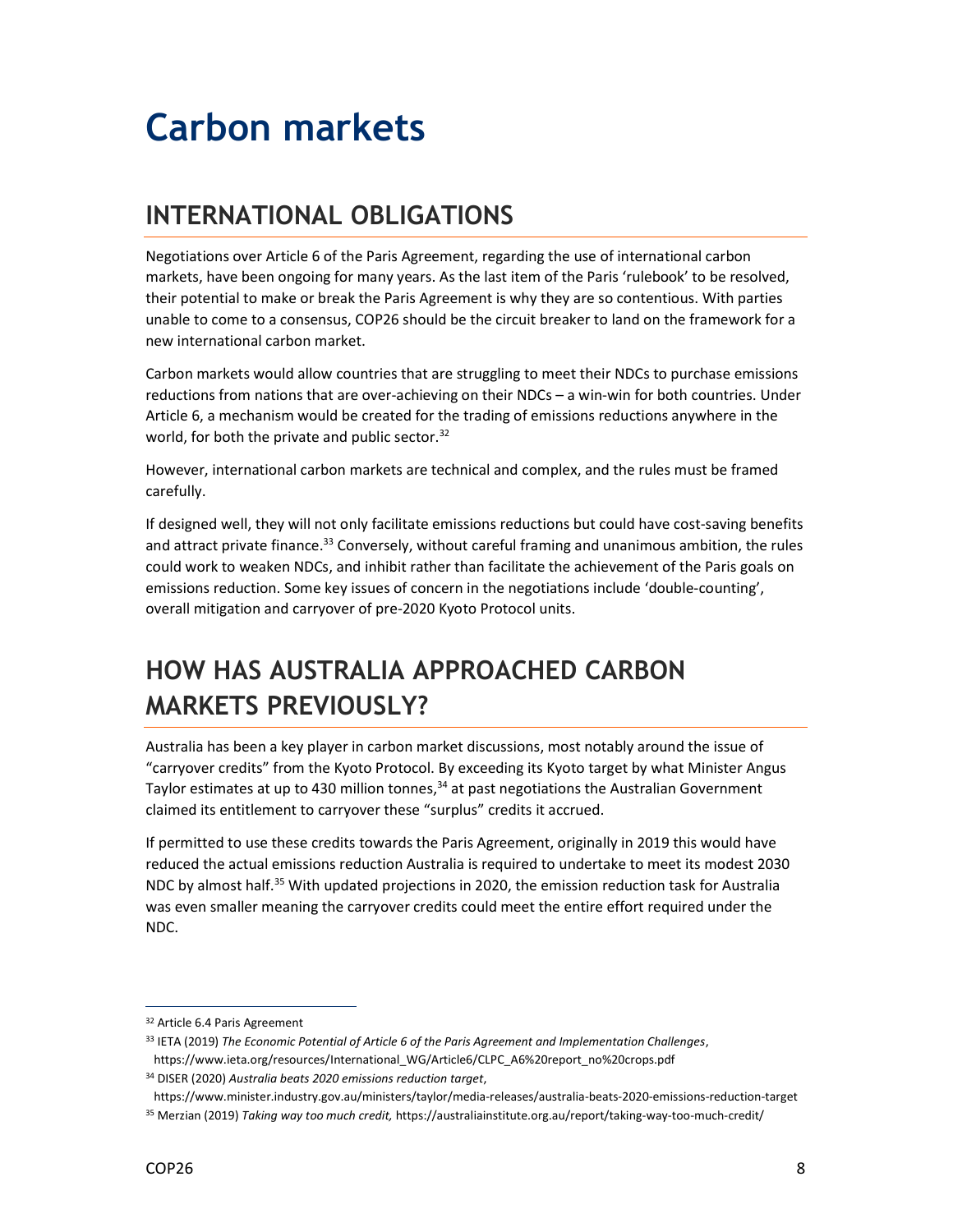This was an easy path and feed into Government claims of 'meeting and beating' their targets. It also reduced any incentive to implement policy to facilitate actual emissions reductions.

If all countries imported surplus credits, including the larger number of credits generated under the Clean Development Mechanism and held by major emitters like China, India and Brazil, than it would likewise reduce global incentives to take action.<sup>36</sup>

At Cop25, Costa Rica and 32 nations put forward the San Jose Principles for High Ambition and Integrity in International Carbon Markets, which, among other things, sought explicitly to prohibit the use of Kyoto units.<sup>37</sup> Unfortunately, due to the need for consensus, Australia's hard-line position contributed to the failure of market negotiations at COP25, and kicked the can down the (long) road to COP26.

Australia has been widely criticised for this stance. Many other Parties to the agreement see the use of carryover credits as "cheating" and called out Australia as only one of a handful of nations that played a role in blocking an important agreement.<sup>38</sup> Additionally, a number of legal experts and researchers have pointed out that there is no legal basis for Australia to use Kyoto carryover credits towards the Paris Agreement, considering the two are separate treaties and cannot be treated as a continuation of one agreement.<sup>39</sup>

There is also a major question around the credibility of these credits in the first place. During the negotiations for emissions reductions targets under the Kyoto Protocol, industrialised nations collectively pledged to reduce emissions by 5.2% below 1990 levels over the first Kyoto period (2008-2012). While this meant that most developed countries pledged to decrease emissions, Australia successfully lobbied for an 8% increase on 1990 levels over the first Kyoto period.<sup>40</sup>

What's more, is that the last minute of negotiations, Australia demanded the inclusion of what is commonly known as the "Australia clause". It would only sign up if allowed to include carbon emissions from land clearing in emissions reduction accounting.<sup>41</sup> As outlined above, incidental reductions in land clearing aid the government in making misleading claims around overachievement on emissions reductions.

What this demonstrates is that the carryover of surplus credits to the Paris Agreement would be unethical, undiplomatic and completely undermine the spirit and goals of the Agreement.

 $36$  The Hindu business line (2021) Sticking points in carbon market rules

https://www.thehindubusinessline.com/opinion/sticking-points-in-carbon-market-rules/article34046422.ece

<sup>37</sup> Costa Rica Ministerio Ambiente y Energia (2019), Press release: 32 leading countries set benchmark for carbon markets with San Jose principles, https://cambioclimatico.go.cr/press-release-leading-countries-set-benchmark-for-carbonmarkets-with-san-jose-principles/

 $38$  Morton (2019) UN climate talks: Australia accused of 'cheating' and thwarting global deal, https://www.theguardian.com/environment/2019/dec/16/un-climate-talks-australia-accused-of-cheating-and-thwartingglobal-deal

<sup>&</sup>lt;sup>39</sup> Climate Analytics Australia (2019) Australia's proposed 'Kyoto carryover' – nature, scale, implications, legal issues and environmental integrity, https://climateanalytics.org/media/report\_australia\_kyoto\_carryover\_dec2019.pdf

<sup>&</sup>lt;sup>40</sup> Van Oosterzee (2020) Today, Australia's Kyoto climate targets end and our Paris cop-our begins, https://theconversation.com/today-australias-kyoto-climate-targets-end-and-our-paris-cop-out-begins-thats-nothing-tobe-proud-of-mr-taylor-131137

<sup>41</sup> Merzian (2019) Taking way too much credit, https://australiainstitute.org.au/wp-content/uploads/2020/12/P645-Takingway-too-much-credit-WEB.pdf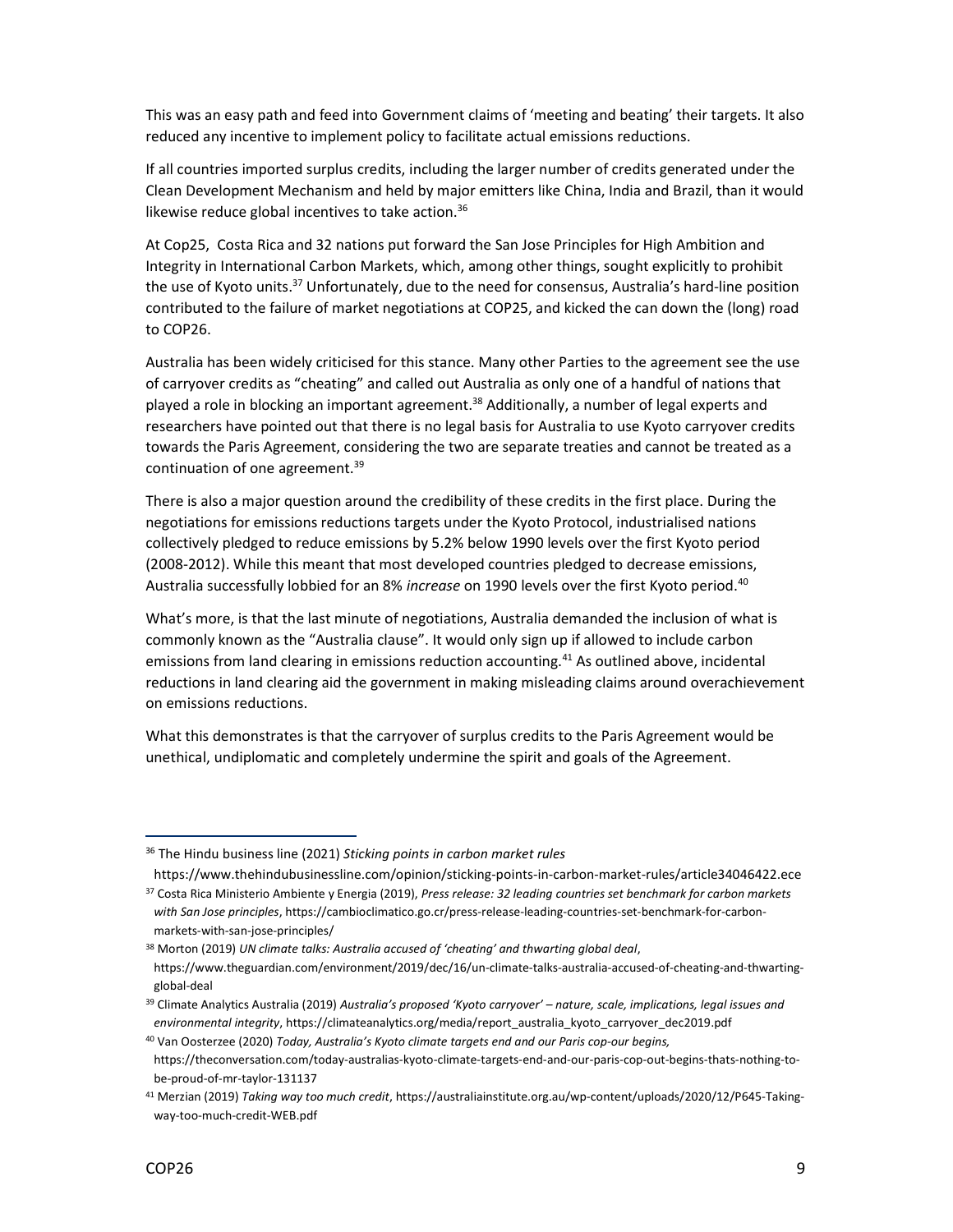#### WHAT CAN WE EXPECT FROM AUSTRALIA AT COP26?

In December 2020, Prime Minister Scott Morrison said that he was confident Australia would not need to use Kyoto credits towards the Paris Agreement.<sup>42</sup> While this is based on superficial claims of already 'meeting and beating' targets, it is a positive step in reducing obstacles that would allow the Australian Government to continue polluting on a technicality.

While they might not take quite the hard-line stance seen at COP25, historical negotiations show that Australia might still try and influence the Article 6 negotiations, finding other more minor loopholes. As such, it will be important to remain wary and watchful of these particular negotiations. Any rules that give Australia a pass to enact fewer emissions reductions will have impacts for the global achievement of the Paris goals.

#### Article 6.4

Since COP25, the Australian carbon market has developed significantly, with the Australian Government adopting almost all the recommendations of the King Review.<sup>43</sup> The Review recommended additional low-cost abatement methods in relation to the Australian Government's Emissions Reduction Fund (ERF). <sup>44</sup>

This is in recognition of the government's need to meet its own emission reduction targets and the need to create an adequate supply of carbon credits to meet demand by both the compliance and voluntary markets.

Broadly, these recommendations included developing and fast-tracking new offset methods (such as carbon, capture and storage), and streamlining approval and issuance processes to allow more participants to access and earn Australian Carbon Credit Units (ACCUs) in a faster timeframe. At the time of writing the Clean Energy Regulator had issued 100 million ACCUs. In October 2021 the Government announced new priority methods, to be developed by the Clean Energy Regulator over the next 12 months, and intentions to expand the range of activities eligible under the ERF.

At the same time as supply of offsets is set to increase in Australia, commitments from corporations, particularly big emitters, and subnational governments to reach net zero emissions have increased dramatically. Not just in Australia but globally. This has created, and will continue to create, considerable demand for carbon credits. <sup>45</sup>

Article 6.4 of the Paris Agreement determines a mechanism to "contribute to the mitigation of greenhouse gas emissions and support sustainable development" and will establish the framework of a new international carbon market. Both the Australian government and offset proponents have

 $42$  Doherty (2020) Australia won't use Kyoto carryover credits to meet Paris climate targets, Scott Morrison confirms, https://www.theguardian.com/world/2020/dec/11/australia-wont-use-kyoto-carryover-credits-to-meet-paris-climatetargets-scott-morrison-confirms

<sup>43</sup> Note Minister Angus Taylor hand-picked a former gas executive to lead the secret King Review which seemed to overlap with the independent review by the Government's own Climate Change Authority. The review was only made public alongside the Government's adoption in part or in full of all recommendations.

<sup>44</sup> Australian Government (2020) Australian Government response to the Final Report of the Expert Panel examining additional sources of low-cost abatement ('the King Review'), https://www.industry.gov.au/sites/default/files/2020- 05/government-response-to-the-expert-panel-report-examining-additional-sources-of-low-cost-abatement.pdf

<sup>45</sup> Shankleman & Rathi (2021) 'Wall Street's Favorite Climate Solution Is Mired in Disagreements', Bloomberg Green, https://www.bloomberg.com/news/features/2021-06-02/carbon-offsets-new-100-billion-market-faces-disputes-overtrading-rules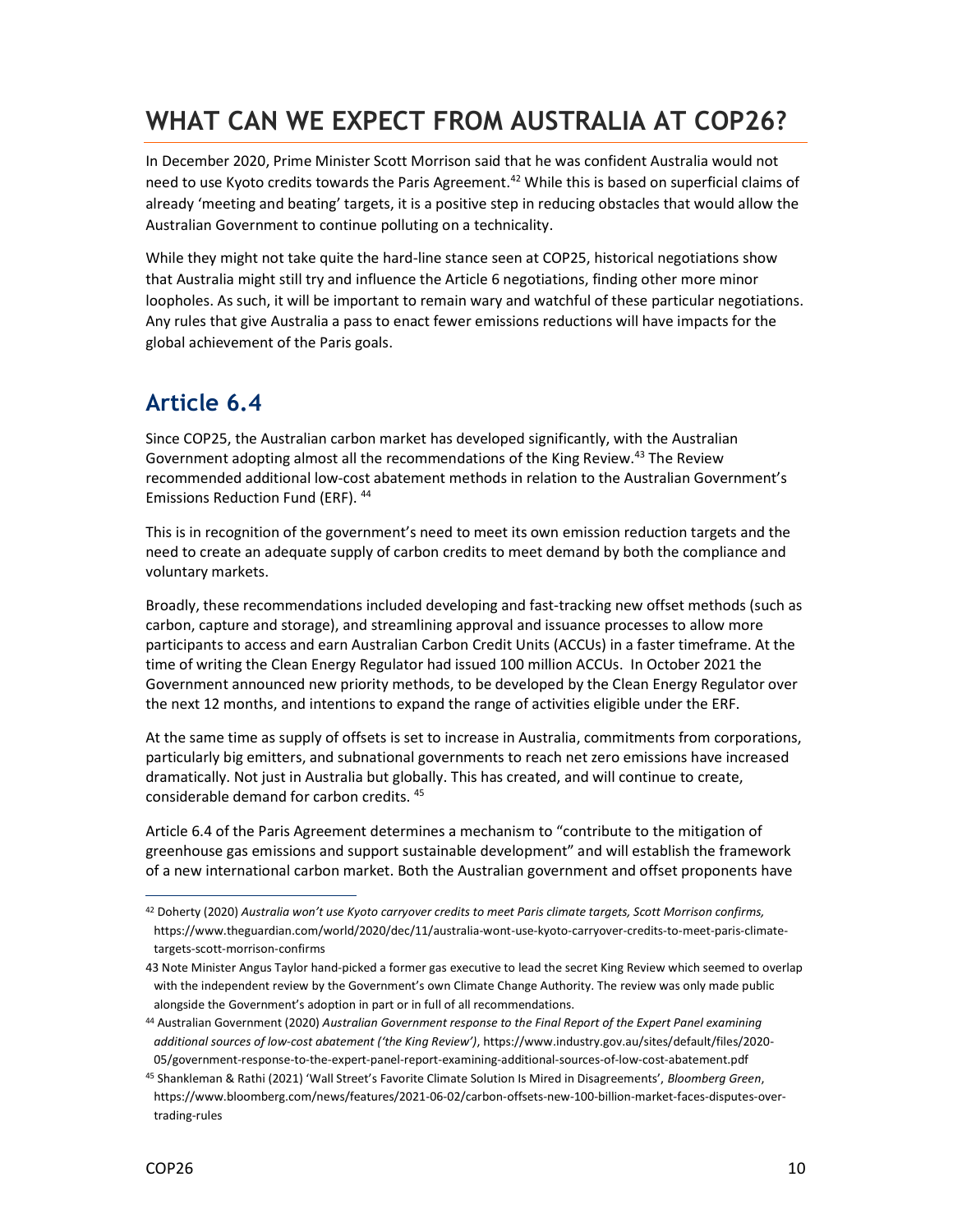been vocal in their desire to be able to export ACCUs to foreign purchasers (currently there is a ban on foreign transfers that prevents ACCUs being exported). 46 47 48 49

It is critical that any units deemed eligible under an international carbon market have integrity and result in genuine abatement. Research by the Australia Institute has shown that at least 20 per cent of ACCUs issued to date are not additional and are not resulting in any abatement, with suggestions that the integrity of other methods may also be questionable. 50 51 52

It is therefore concerning that Australian negotiators will be seeking to have Australia's carbon offset methodology recognised as Article 6.4 emissions reduction units (A6.4ERs) in any market that is developed under Article 6. The integrity of Australia's abatement activities must be ensured before they can be recognised and traded.

<sup>48</sup> Harris (2021) 'Angus Taylor says carbon offsets will be key to world meeting targets', Sydney Morning Herald,

<sup>&</sup>lt;sup>46</sup>Clean Energy Regulator (2020) Seminar Series: Participating in Australia's carbon market to meet corporate climate goals [transcript],

http://www.cleanenergyregulator.gov.au/DocumentAssets/Documents/International%20market%20developments.pdf 47Carbon Market Institute (2017) Operationalizing Article 6 of the Paris Agreement, Submission to IETA,

https://www.ieta.org/resources/International\_WG/Article6/Portal/%5BCMI%20Submission%5D%20Operationalizing%20 Article%206%20of%20the%20Paris%20Agreement.pdf

https://www.smh.com.au/politics/federal/angus-taylor-says-carbon-offsets-will-be-key-to-world-meeting-targets-20210929-p58vrz.html

<sup>&</sup>lt;sup>49</sup> Macintosh, Roberts & Buchan (2019) Improving Carbon Markets to Increase Farmer Participation, https://www.agrifutures.com.au/wp-content/uploads/2019/07/19-026-Digital-1.pdf

<sup>&</sup>lt;sup>50</sup> Merzian, Hemming & Schoo (2021) Questionable Integrity: Non-additionality in the Emission Reduction Fund's avoided deforestation method, https://australiainstitute.org.au/wp-content/uploads/2021/09/ACF-Aust-Institute\_integrityavoided deforestation report FINAL WEB.pdf

<sup>51</sup> Baxter & Gilligan (2017) 'Verification and Australia's Emissions Reduction Fund: Integrity undermined through the Landfill Gas Method?', Australian Journal of Environmental Law 1,

http://classic.austlii.edu.au/au/journals/AUJlEnvLaw/2017/1.html

 $52$  Baxter (2017) The government is miscounting greenhouse emissions reductions, https://theconversation.com/thegovernment-is-miscounting-greenhouse-emissions-reductions-88950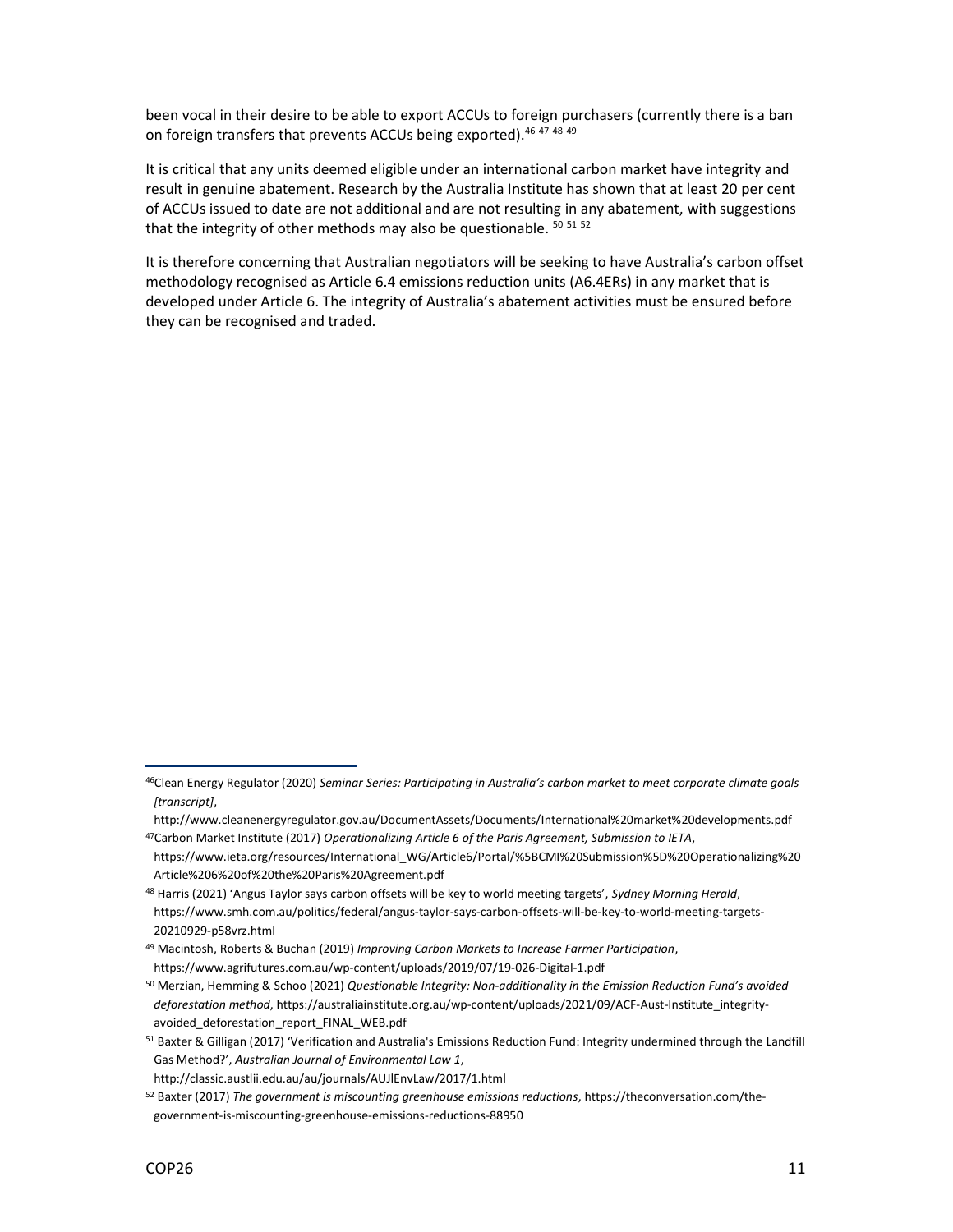## Climate finance

### INTERNATIONAL OBLIGATIONS

The UNFCCC, to which Australia is a signatory, sets out the obligation to provide financial assistance to developing countries to mitigate and adapt to climate change.<sup>53</sup> This obligation reflects the principle of common but differentiated responsibilities; an equitable principle in international law that recognises the differences between developed and developing countries when it comes to the causes and impacts of climate change.

Over a decade ago, at COP15 in Copenhagen in 2009, developed countries including Australia committed to jointly mobilise USD\$100 billion per year by 2020 in climate finance for developing countries.<sup>54</sup> To help realise this commitment, the Green Climate Fund (GCF) was formalised in 2010 by party countries to the UNFCCC, and reaffirmed by the Paris Agreement in 2015.<sup>55</sup> It serves alongside other multilateral and bilateral avenues as a vehicle through which developed nations contribute money to help developing nations move towards low-emissions, climate-resilient development. This is especially the case when it comes to finance to adapt to climate change.

With developing nations such as our Pacific Island neighbours already at the frontline of climate impacts, mobilising climate finance is more important than ever. Considering that the USD \$100 billion goal has not been met a year after its deadline, it is set to be a contentious issue at COP26, particularly around liability for loss and damage. If developed countries do not provide their fair share of finance, it may work to increase distrust between developed and developing nations on climate commitments.<sup>56</sup>

While nations such as the US have presented new commitments to provide over USD\$11 billion per year by 2024 to low-income countries in the leadup to COP26, $57$  Australia remains frugal in its climate finance budget.

#### WHAT DOES AUSTRALIA CURRENTLY GIVE?

During the inception of the GCF, Australia took a leadership role in decision-making around climate finance. In the initial resource mobilisation (IRM) in 2014, Australia committed A\$200 million under the Abbott government. In the following years, Australia held a position on its board, serving as cochair for 3 years, and in 2016 former Australian Government Special Envoy for Climate Change,

<sup>53</sup> Article 4.3 of the UNFCCC

<sup>54</sup> UNFCCC (2021) Climate finance in the negotiations https://unfccc.int/topics/climate-finance/the-big-picture/climatefinance-in-the-negotiations

<sup>55</sup> Article 9 of the Paris Agreement

<sup>&</sup>lt;sup>56</sup> UNFCCC (2021) "Climate Commitments Not On Track to Meet Paris Agreement Goals" as NDC Synthesis Report is Published https://unfccc.int/news/climate-commitments-not-on-track-to-meet-paris-agreementgoals-as-ndc-synthesis-report-is-published

<sup>&</sup>lt;sup>57</sup> Milman (2021) Biden vows to double aid to developing countries vulnerable to climate crisis,

https://www.theguardian.com/us-news/2021/sep/21/joe-biden-un-general-assembly-climate-aid-developing-countries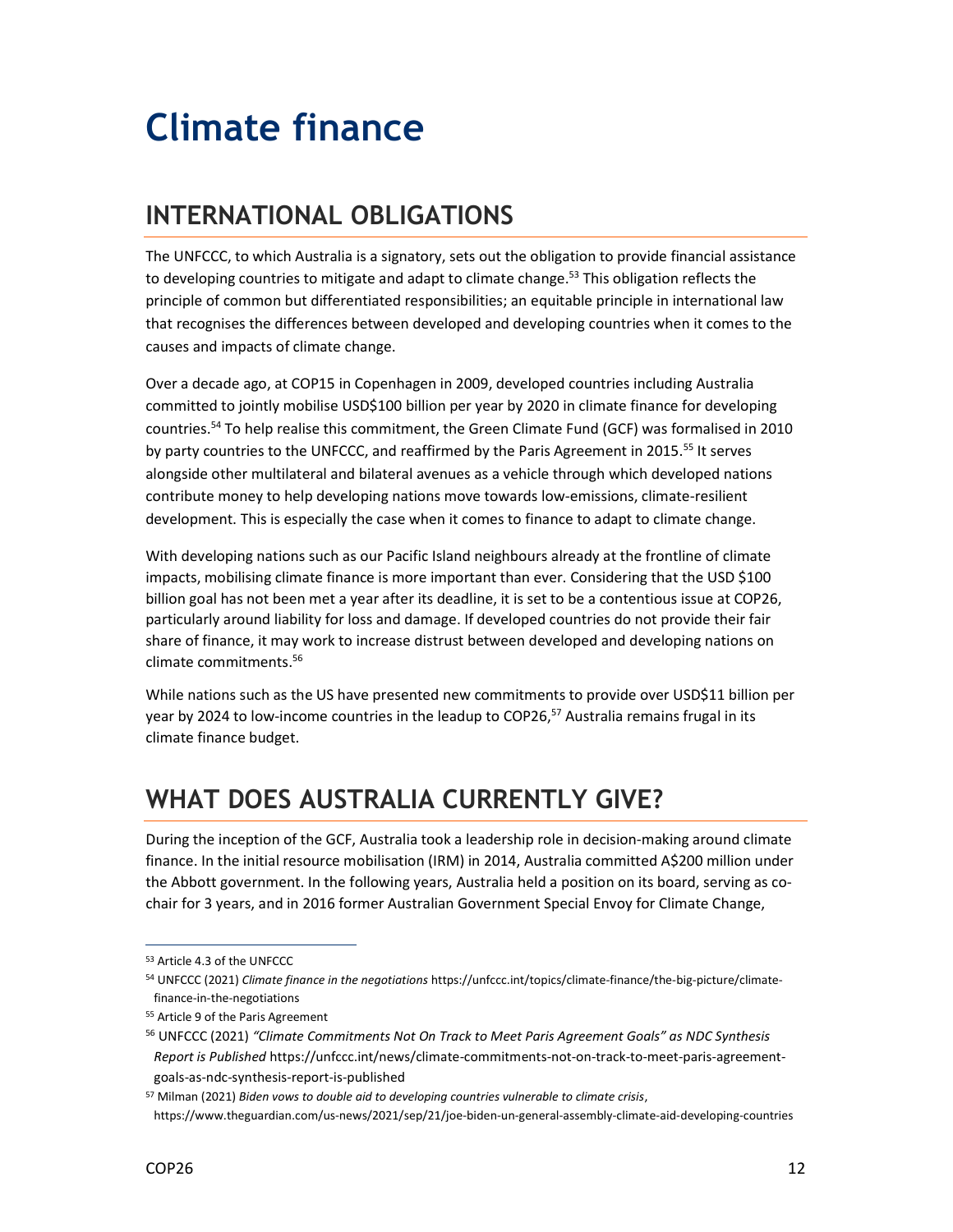Howard Bamsey was appointed Executive Director, solidifying Australia's leadership role on the international stage.

This leadership also signalled a commitment to the Pacific region, who are at the frontline of climate impacts such as irreversible sea-level rise and increasingly severe natural disasters. In the first two years of the GCF, Australia's involvement saw a total USD\$165 million in resources approved for the Pacific, in addition to alternate multilateral and bilateral funding.<sup>58</sup>

Unfortunately, Australia's progress in climate finance leadership was derailed in 2018 when Prime Minister Scott Morrison stated in a 2GB radio interview that he would not be refinancing 'that big climate fund'.<sup>59</sup> At Senate Estimates shortly after the Department of Foreign Affairs and Trade, responsible for GCF engagement, admitted the interview constituted the announcement that Australia would no longer be involved.<sup>60</sup> The 2019 federal budget then confirmed Australia had not committed any more funds to the GCF. This has not only limited Australia's influence over regional climate financing, but has also had diplomatic ramifications, with the gesture not going unnoticed by political leaders and observers in the Pacific.<sup>61</sup>

Following withdrawal from the GCF, Australia has favoured bilateral climate finance, directing AUD \$1.4 billion to climate finance between 2015-2020, around \$408m of which went to the Pacific.<sup>62</sup> In December 2020, the Australian Government announced its new commitment of \$1.5B over 2020- 2025 (or \$300m annually), \$500m of which has been committed to the Pacific through the "Pacific Step-Up".<sup>63</sup>

While this funding is welcomed, it does not represent Australia's fair share, nor is it backed by urgent domestic emissions reductions that regional leaders have called for time and time again.<sup>64</sup> While Australia contributes around 1.3% of global emissions, its current climate finance commitments only represent around 0.14% of the USD \$100 billion goal, assuming it was all public funding.<sup>65</sup>

<sup>58</sup> DFAT (2017) Australia to lead GCF Board in 2017, https://www.foreignminister.gov.au/minister/julie-bishop/mediarelease/australia-lead-green-climate-fund-board-2017

<sup>59</sup> Office of the Prime Minister (2018) Interview with Alan Jones, 2GB https://www.pm.gov.au/media/interview-alan-jones-2gb

 $60$  O'Malley (2021) How Australia got blindsided in the great Pacific climate coup https://www.smh.com.au/environment/climate-change/how-australia-got-blindsided-in-the-great-pacific-

climate-coup-20211008-p58y9d.html

 $61$  Hasham (2018) Poor nations castigate Australia for abandoning global climate fund, https://www.smh.com.au/politics/federal/poor-nations-castigate-australia-for-abandoning-global-climate-fund-20181023-p50beh.html

<sup>62</sup> Australian Government (2020) Australia's Biennial Communication, https://www4.unfccc.int/sites/SubmissionsStaging/Documents/202012221040--- Australia%20Biennial%20Communication%20to%20UNFCCC%20-%20final%20.pdf

<sup>63</sup> DFAT (2021) Development Assistance in the Pacific, https://www.dfat.gov.au/geo/pacific/developmentassistance/climate-change-and-resilience

<sup>&</sup>lt;sup>64</sup> Clarke (2021) Pacific leaders push for halving of emissions by 2030 to prevent climate change catastrophe, https://www.abc.net.au/news/2021-10-06/pacific-leaders-push-emissions-reduction-2030-net-zero-2050/100517846

<sup>65</sup> Oxfam (2021) Fairer Futures: Financing Global Climate Solutions, forthcoming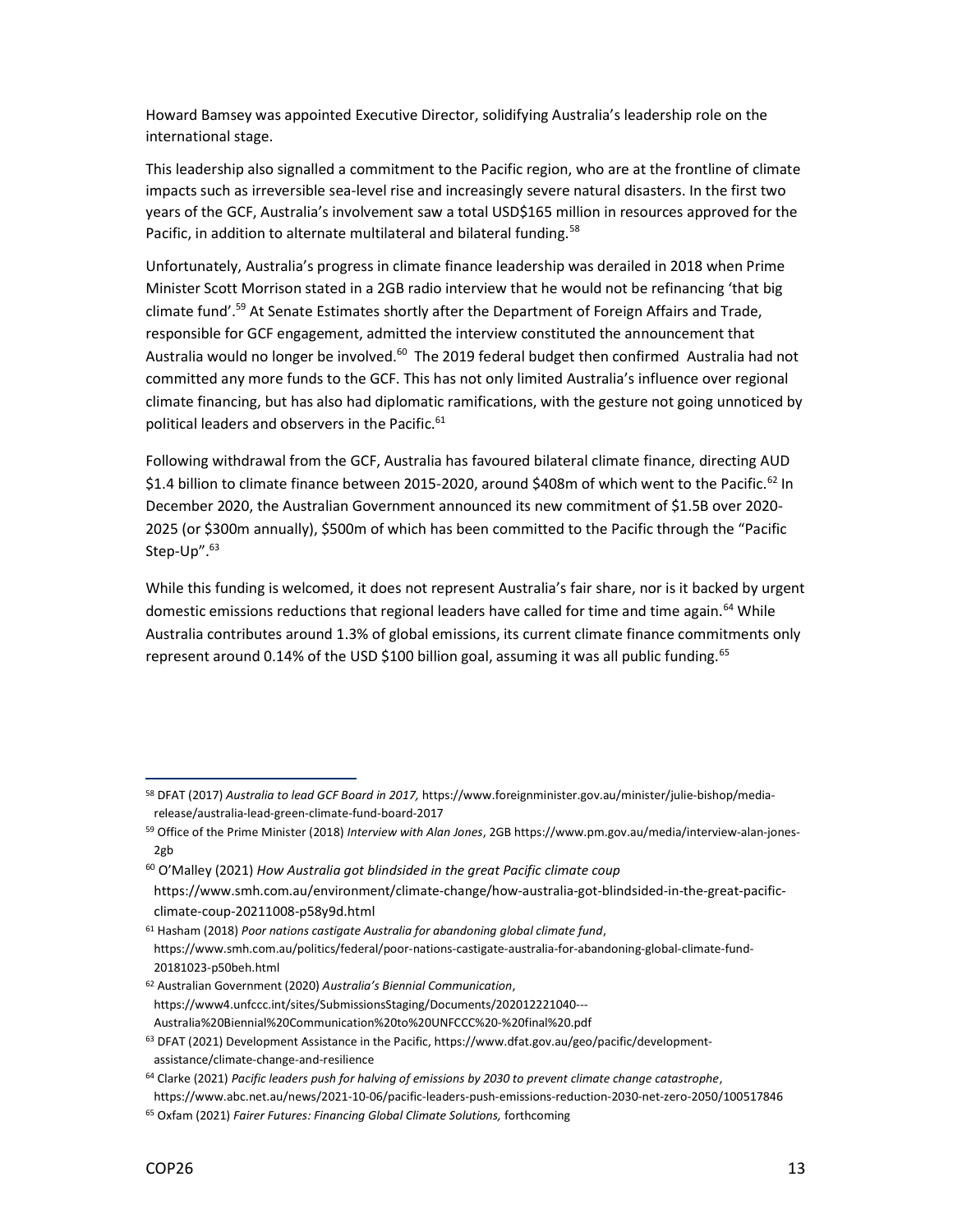In addition, Australia's existing commitments are merely repurposed from the existing aid budget. This is contrary to the agreement reached in the Copenhagen Accord in 2009, which required that funding would be "new and additional".<sup>66</sup>

Australia's aid budget has not increased to represent the increase in climate finance; in fact, it has decreased considerably over the last decade in generosity, or as a percentage of GNI. In 2011, Australia's aid-to-income ratio was above the OECD average at 0.34%. In 2020, aid plummeted to just 0.19% of GNI. While global aid increased by 26% in this time, Australian aid fell by 31%.<sup>67</sup>

#### WHAT IS AUSTRALIA'S FAIR SHARE?

Developing countries are coming to COP26 with an expectation that developed countries will bring additional finance to meet their commitment of \$100 billion per annum by 2020. In particular, Pacific countries are expecting an agreement on liability for loss and damage. Many Pacific leaders have called on Australia to come back to the financing table, particularly in regard to the GCF.<sup>68</sup>

As a developed country with both capacity and responsibility to provide finance, COP26 represents an opportunity for Australia to show that it is serious and committed to helping its neighbours. A clear way to signal this commitment in the short-term, before COP26, would be for Australia to recommit to the GCF.

To determine what a fair commitment from Australia would be as a dollar figure, various calculations have been done by using GNI (capability) and historical emissions (responsibility) and have come up with similar figures. Recent calculations using Oxfam's Capability and Responsibility Index estimate Australia's fair share to the GCF to be between A\$700-990 million.<sup>69</sup> WRI's GCF Contributions Calculator 2.0 similarly calculates Australia's minimum fair share at around A\$932 million.<sup>70</sup>

In addition to a renewed GCF commitment, climate finance more generally needs to be stepped up. Australia's fair share was estimated recently to be at around A\$12 billion annually by 2030, with gradual increases required over the coming decade to meet this goal.<sup>71</sup>

Meeting their fair share of climate finance would hold a range of benefits not just for recipients, but for Australia itself.

Focusing on increasing the climate-resilience of close neighbours will mean a more prosperous and stable region in which Australia can thrive. The GCF has invested extensively in Australia's neighbourhood, with all Pacific Island Countries now accessing funds through approved GCF

<sup>66</sup> UNFCCC (2010) Report of the Conference of the Parties on its fifteenth session, held in Copenhagen from 7 to 19 December 2009, https://unfccc.int/resource/docs/2009/cop15/eng/11a01.pdf

<sup>67</sup> DevPolicy (2020) Australian Aid Tracker: Comparisons https://devpolicy.org/aidtracker/comparisons/

<sup>&</sup>lt;sup>68</sup> Clarke (2021) Pacific leaders push for halving of emissions by 2030 to prevent climate change catastrophe,

https://www.abc.net.au/news/2021-10-06/pacific-leaders-push-emissions-reduction-2030-net-zero-2050/100517846  $69$  Oxfam (2021) Fairer Futures: Financing Global Climate Solutions, forthcoming

<sup>70</sup> World Resources Institute (2019) GCF Contributions Calculator 2.0, https://www.wri.org/resources/datavisualizations/green-climate-fund-contributions-calculator-2

<sup>&</sup>lt;sup>71</sup> Oxfam (2021) Fairer Futures: Financing Global Climate Solutions, forthcoming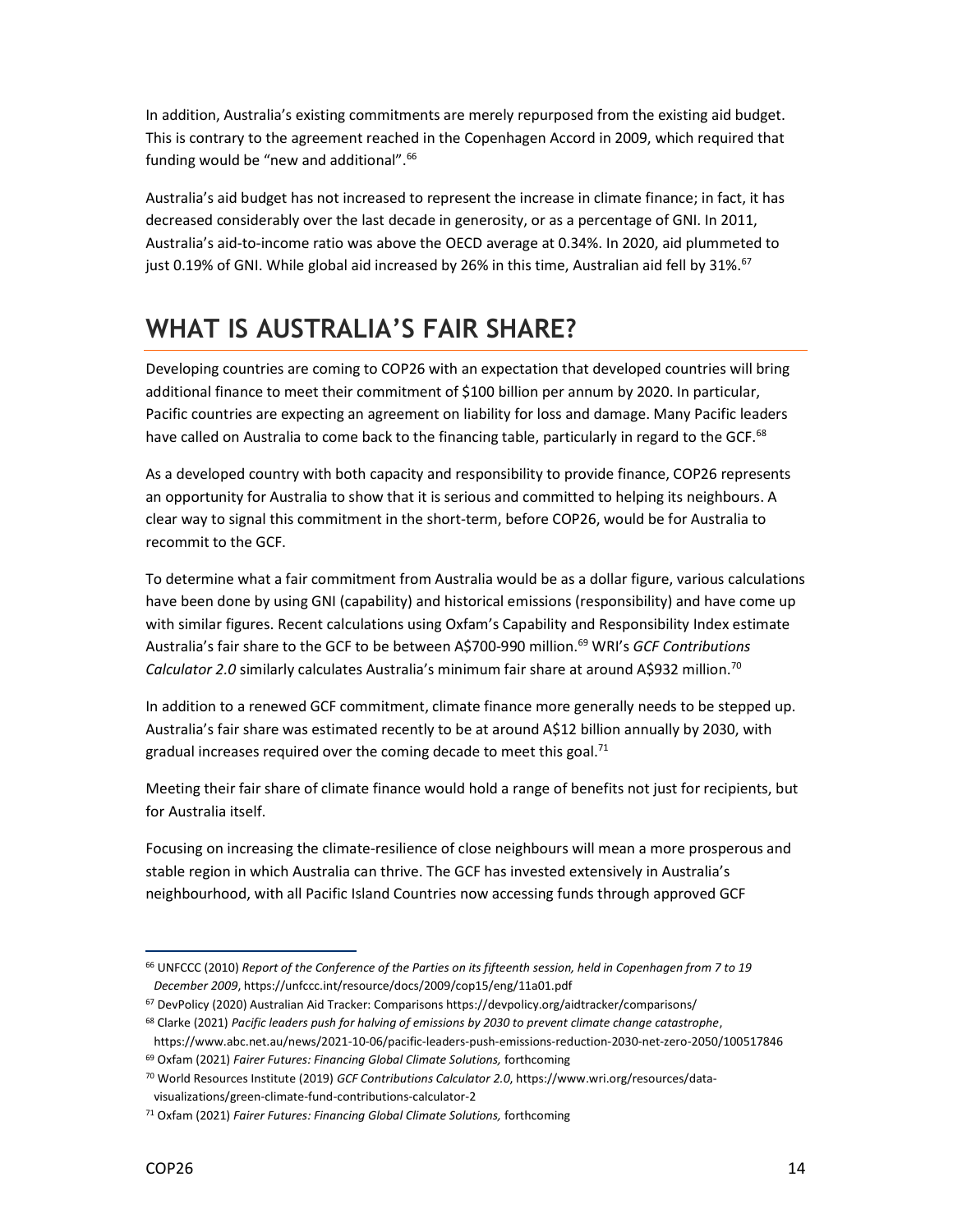projects.<sup>72</sup> Leveraging both private and public finance, the GCF is able to invest equally in adaptation and mitigation in the region. Projects such as the 'Climate Information Services for Resilient Development' in Vanuatu and the 'Tina River Hydropower development project' in the Solomon Islands complement and magnify the impact of Australia's bilateral resources.

Covid-19 has shown that in an emergency, Australia has the capacity and willingness to step up and help its neighbours. This year, the Prime Minister of Samoa noted that COVID-19 cannot be adequately addressed without considering climate. Alongside IPCC warnings reiterating the catastrophic consequences for low-lying nations if we exceed 1.5C warming,<sup>73</sup> it is evident that there is no greater emergency than climate.

Committing new and additional climate finance, in particular a recommitment to the GCF in the leadup to COP26, is an opportunity for Australia to signal that it is taking the threat of climate change seriously. In order to repair and mature regional relationships, Australia must listen to calls from its Pacific Island neighbours to support them not only by committing additional finance, but accompanying this with strong domestic emissions reduction policy.

<sup>72</sup> SPREP (2020) GCF projects now approved for all Pacific Islands, https://www.sprep.org/news/green-climate-fundprojects-now-approved-for-all-pacific-islands

<sup>73</sup> IPCC (2021) Sixth Assessment Report Regional Fact Sheet,

https://www.ipcc.ch/report/ar6/wg1/downloads/factsheets/IPCC\_AR6\_WGI\_Regional\_Fact\_Sheet\_Small\_Islands.pdf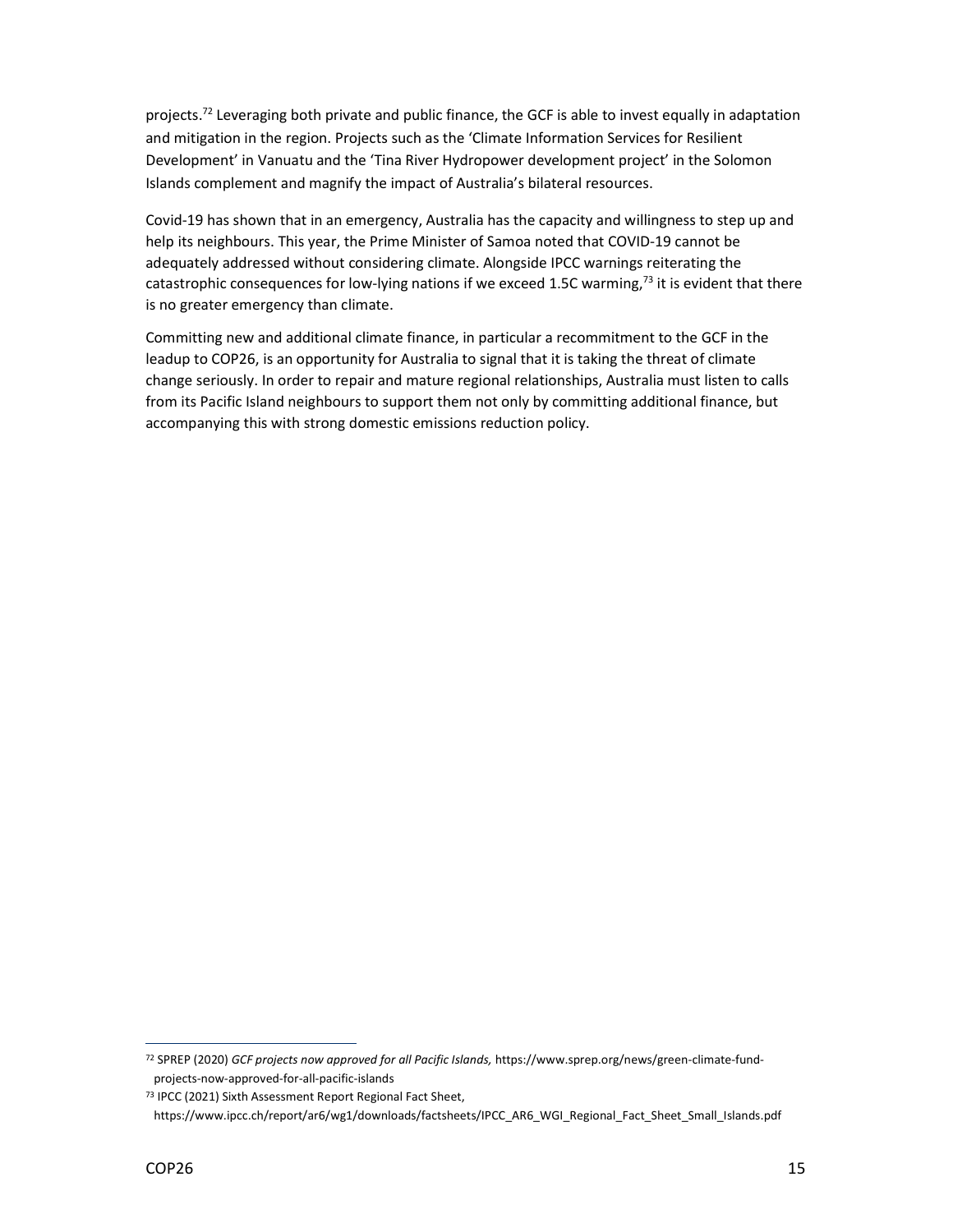## Adaptation

#### INTERNATIONAL OBLIGATIONS

Adaptation to climate change is often relegated to the end of any discussion of climate change. However, the inability to sufficiently mitigate emissions means greater climate impacts and a greater need to adapt to the unavoidable consequences. This is of course just as important at home as it is abroad.

The key ask at COP26 is for a Global Goal on Adaptation. Under the Paris Agreement, countries agreed to establish this global goal to enhance nations' ability to help adapt to inevitable impacts of climate change. Yet, the accord stopped short of setting out what the goal should look like and how progress should be assessed. As a first step, countries' progress to the goal will be assessed through a cyclical five-year mechanism called the global stocktake with the first phase of data collection starting this December.

#### AUSTRALIA'S ADAPTATION PROGRESS

In the lead-up to COP26, Australia will release its Adaptation Communication that is mandated under the Paris Agreement in Article 7.10.<sup>74</sup>

The Adaptation Communication will reportedly showcase the role that Australia plays in funding climate adaptation initiatives in the Pacific Islands. The Morrison government has committed \$1.5 billion in climate finance for the Pacific between 2020 and 2025.<sup>75</sup> It is important that Australia support its Pacific neighbours, who have voiced their consistent disappointment with the level of Australia's climate action.<sup>76</sup> Yet, it is puzzling that Australia funds significant climate adaptation abroad, but lacks the same commitment to supporting adaptation at home.

Australia does not have a National Adaptation Plan (NAP), a process agreed under the UNFCCC and available for all countries (not just developing ones). Nor has Australia indicated it will develop a plan. NAPs inform how countries progress in adaptation and feed into the Global Stocktake and the Global Goal on Adaptation that measure global progress towards the Paris Agreement goals.

Instead of an overarching adaptation plan, Australia has a National Climate Resilience and Adaptation Strategy (NCRAS), which broadly describes its guiding principles in domestic climate adaptation efforts.<sup>77</sup> This strategy does not provide tangible objectives or timelines. A peer reviewed

<sup>74</sup> United Nations (2015) Paris Agreement, Article 7.10, https://unfccc.int/sites/default/files/english\_paris\_agreement.pdf

<sup>75</sup> Prime Minister of Australia (2020). https://www.pm.gov.au/media/address-pacific-islands-forum

<sup>&</sup>lt;sup>76</sup> Morgan (2021) Ripple Effect: The cost of our Pacific neglect, Australian Foreign Affairs Vol 12.

https://www.australianforeignaffairs.com/articles/extract/2021/08/ripple-effect

<sup>77</sup> Australian Government, Department of Agriculture, Water and the Environment (2015) National Climate Resilience and Adaptation Strategy, https://www.environment.gov.au/climate-change/adaptation/publications/national-climateresilience-and-adaptation-strategy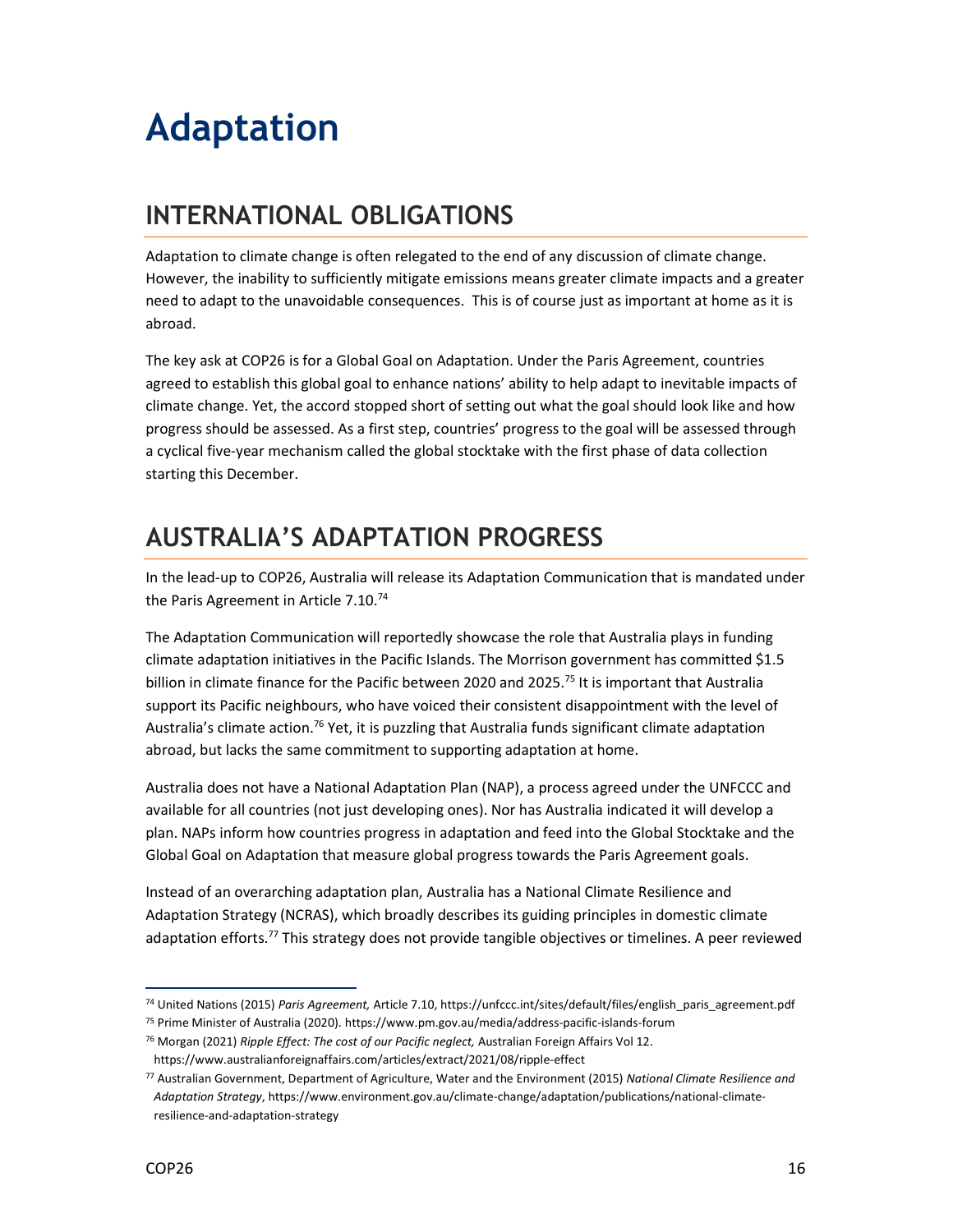study of 54 national climate adaptation plans and strategies ranked Australia's strategy last, with a low score of 18 out of a possible 46.78

In the lead up to COP26, Australia will be updating this six-year-old strategy. Concerningly, the consultation website for the NCRAS indicates that the new adaptation strategy will be developed in isolation from Australia's emission reduction strategy, despite the importance of considering the two as inherently linked.

Without an overarching adaptation plan, Australia suffers from ad hoc policies that often lead to maladaptation. For instance, the federal government's \$10 billion insurance guarantee for Northern Queensland runs the risk of backing in residents to remain in disaster prone areas. Furthermore, the failure of the national government has led to a fractured and piecemeal approach at the state level, and confusion at the local government level, especially around sea level rise.

#### WHAT DOES AUSTRALIA NEED?

Domestically, Australia needs a nationally consistent approach to adaptation. While it has taking positive steps, such as joining the global Adaptation Action Coalition (AAC) which will act as an international forum to exchange best practices and expertise related to climate adaptation, $79$  this action is merely symbolic without tangible goals to see it through.

Australia should urgently establish and commit to a national climate risk assessment. The United Kingdom and United States have developed mechanisms that mandate periodic assessments. Both provide models Australia could draw on, and it is unclear why the Australian Government has failed to undertake a single national risk assessment.

In parallel, Australia would benefit from a detailed NAP. The majority of Parties to the Paris Agreement, at least 106 countries, have fulfilled their adaptation responsibilities to the Paris Agreement by adopting national climate adaptation plans or policies.<sup>80</sup> This includes 71% of OECD nations. To ensure that Australia is proactively adapting to a warming climate, the government could expand its existing strategy into a comprehensive plan.

Within its approach, Australia must shift its efforts from disaster clean-up and recovery to pro-active prevention. Approximately 97% of Australia's disaster spend going to clean-up and recovery, and only 3% towards prevention.<sup>81</sup> Prioritising prevention could include expanding cool burning to

 $^{78}$  Morgan, Nalau, and Mackey (2019) Assessing the alignment of national-level adaptation plans to the Paris Agreement, https://doi.org/10.1016/j.envsci.2018.10.012.

<sup>79</sup> UK Government (2021) Adaptation Action Coalition: an overview. https://www.gov.uk/government/publications/adaptation-action-coalition-an-overview/adaptation-action-coalition-anoverview

<sup>80</sup> Melville-Rea, Ogge, Nalau (2021) Submission: National Climate Resilience and Adaptation Strategy. Forthcoming. https://australiainstitute.org.au/research/

<sup>81</sup> Zonca (2014) Productivity Commission draft report recommends state and local governments pay a greater share of disaster re-build, https://www.abc.net.au/news/rural/2014-09-25/disaster-funding-changes-productivitycommission/5769470